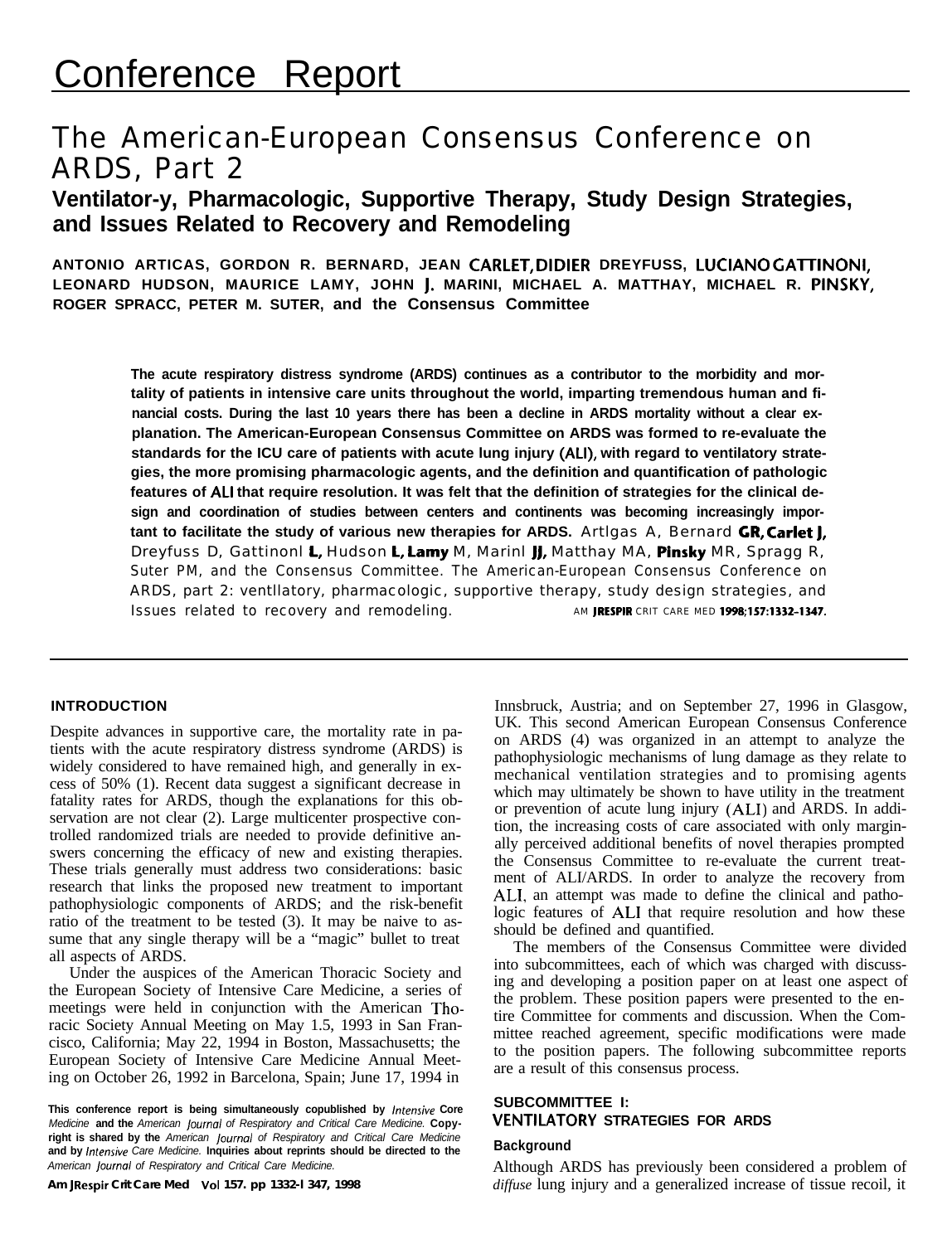#### **Consensus Conference on ARDS 1333**

now appears that the radiographic, densitometric, and mechanical consequences of ARDS are heterogeneous (5). In severe cases, the inflation capacity of the lungs may be less than one third of normal. The compliance and fragility of tissues comprising the aerated compartment in ARDS are likely to be more functionally normal than previously envisioned, especially in the earliest phase of this disease (5,6). Computed values for airway and tissue resistance are elevated in ARDS (7), an observation that is perhaps best explained by the reduced number of patent airways. The refractory hypoxemia of AL1 can be enhanced by supplementing inspired  $\overline{O}_2$  and by raising mean and end-expiratory alveolar pressures. Each of these interventions, however, has associated risks and benefits. Animal studies have shown that high fractions of inspired  $O<sub>2</sub>$  and high cycling pressures are potentially injurious,  $(8, 9-19)$ , especially when applied over extended periods (20), superimposed on pre-existing damage (12), or combined with other injurious agents (21).

Widely held objectives of ventilation in the setting of AL1 have given priority to normalizing arterial blood gases and avoiding depression of cardiac output. Until recently respiratory system pressures in humans have been monitored but not tightly constrained (6, 22). Flow-controlled, volume-cycled ventilation, using tidal volumes of  $10-15$  ml/kg, has previously been the standard of practice in the management of ARDS and most other problems of adult ventilatory support. Mean airway pressure, as a clinically measurable reflection of mean alveolar pressure, relates fundamentally to oxygen exchange, cardiovascular performance, and fluid retention under condi*tions ofpassive inflation* (23). Positive end-expiratory pressure (PEEP) has been used to increase end-expiratory transalveolar pressure and volume, and thereby to improve gas exchange. The alveolar pressure that determines aerated volume at end-expiration is the sum of deliberately applied PEEP and that which may arise by dynamic hyperinflation (auto or intrinsic PEEP). The latter may often be significant in ALUARDS due to high minute ventilation, the use of extended inspiratory time fractions, and the elevated resistance of the native airway, endotracheal tube, and exhalation valve.

All forms of barotrauma described in the pediatric literature, including interstitial emphysema, tension cysts, systemic gas embolism, and damage similar to bronchopulmonary dysplasia, have now been recognized in patients with ARDS (24). In experimental animals, the choice of ventilatory pattern influences the morphology of normal (15,19,20) and previously injured tissue (12). From these animal studies it is suspected that excessive *regional* volumes are damaging, whether produced by positive or negative pressure.

Ventilatory patterns that apply high transalveolar stretching forces cause or extend tissue edema and damage in experimental animals (8, 10, 11, 13, 15, 18). Recent work strongly suggests that regional overdistention is commonly produced in patients with ARDS by static airway pressures greater than 30 cm  $H_2O(25)$ , a pressure level known to cause damage in sheep when sustained for more than a few hours (20). Although excessive tidal volume must be avoided, animal studies suggest that periodic inflations with a relatively large and sustained volume may be needed to avoid collapse of unstable lung units when very small tidal volumes  $(< 4-5$  ml/kg) are used (26). Judging from the substantial delay to peak incidence of pneumothorax, the lung appears to be able to withstand exposure to somewhat higher forces in the earliest phase of human ARDS without *radiographically evident* barotrauma (16,17). Later in the course of illness the strong collagen infrastructure of the lung degrades unevenly, so that similar pressures are more likely to result in overt alveolar disruption

Animal studies indicate failure to preserve a certain minimum end-expiratory transalveolar pressure in the early phase of ARDS may intensify pre-existing alveolar damage, especially when high tidal volumes are used (10, 13,15, 19,27). Indeed, the shear forces associated with tidal collapse and reinflation of injured alveolar tissues may be responsible for an important component of ventilator-induced lung damage. The end-expiratory pressure required to avert widespread alveolar collapse varies with the hydrostatic forces applied to the lung. Consequently, a higher pressure is required in patients to prevent atelectasis in dependent regions than in the regions more superior  $(5, 28)$ . Gravitational factors, therefore, help to explain the strikingly dependent distribution of radiographic infiltrates shortly following the onset of lung injury, as well as reversal of these infiltrates and improved arterial oxygenation in the prone position (29-32). In experimental animal studies, total PEEP sufficient to place the tidal volume above the initial low compliance region of the static pressure-volume relationship of the respiratory system (Pflex) appears to attenuate the severe hemorrhagic edema otherwise induced by high ventilating pressures  $(10, 14, 15)$ .

Stress failure of the pulmonary capillaries with resulting extravasation of formed blood elements may occur at transvascular pressures that exceed 40-90 mm Hg, depending on animal species (33, 34). Although the relationship of this observation to the hemorrhagic edema of experimental (ventilator-induced) lung injury remains unclear, transcapillary mechanical forces of comparable magnitude may be generated in ARDS when high tidal volumes and peak static tidal pressures are used. High vascular pressures and blood flows may also be important determinants of lung injury.

Certain adjuncts to conventional ventilation, such as nitric oxide inhalation (35), tracheal gas insufflation (36, 37), and perfluorocarbon-associated (partial liquid) ventilation (38- 41), currently show promise to improve transpulmonary gas exchange; other approaches, such as surfactant administration  $(42)$  and inhaled prostacyclin  $(43)$ , may eventually prove beneficial.

#### **Controversies**

Detailed clinical information is not available for guidance regarding the maximally safe peak and mean alveolar pressures that can be applied for extended periods without inducing alveolar damage or retarding healing. Although failure to preserve a certain minimum end-expiratory transalveolar pressure has been shown experimentally to intensify pre-existing alveolar damage  $(10, 27)$ , this phenomenon has not yet been clearly demonstrated in humans. Consequently, expert opinion differs on whether applying the least PEEP that accomplishes adequate gas exchange or the guarantee of some minimal value of end-expiratory alveolar pressure is the best course to follow within the first few days of the disease process (6, 44-46). Periodic application of sustained high inflating pressures to recruit unstable lung units continues to be advocated by some highly knowledgeable investigators, especially when small tidal volumes are used, as in high frequency ventilation (26). The appropriate tidal volume to use undoubtedly varies with the level of PEEP (13, 47). There is no consensus regarding the contribution of vascular pressures, position changes, infection, inspired oxygen concentration, and other clinical variables on the incidence and intensity of ventilatorinduced lung injury.

Among the most pressing questions related to the ventilatory management of AL1 are those which concern the devel-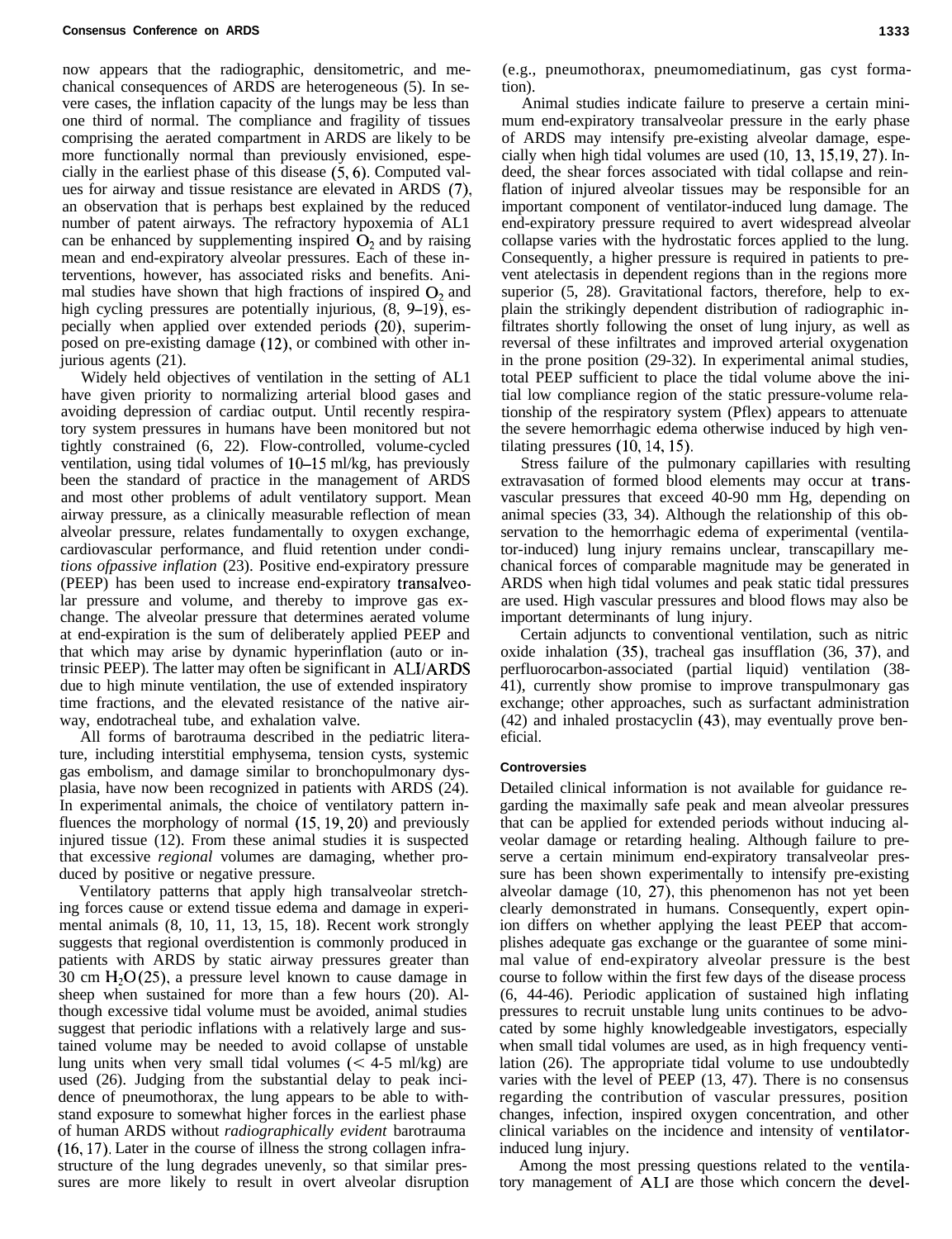opment of guidelines for setting appropriate targets for alveolar ventilation and oxygenation. Allowing  $Pa_{CO<sub>2</sub>}$  to rise to supernormal values (permissive hypercapnia) appears to be an effective strategy for limiting the need for ventilatory pressure (22, 48, 49). The full effects of hypercapnia on such important variables as gas exchange, cardiovascular dynamics, and tissue edema have yet to be determined in this setting (48, 49). Elevated fraction of inspired oxygen  $(F<sub>10</sub>)$  and high ventilatory pressures are often required to achieve near complete saturation of arterial blood with oxygen. The conditions (if any) under which arterial  $O_2$  saturation can be allowed to fall to subnormal values without unacceptable clinical consequences have not yet been delineated. There is no clear consensus regarding the most appropriate indicator of regional or global adequacy/inadequacy of  $O_2$  delivery (dysoxia) for routine clinical use.

The combinations of  $O_2$  concentration and exposure duration that produce significant lung damage have not been firmly established in the setting of ARDS, and may well vary with disease severity and individual susceptibility. Similarly, although a considerable body of experimental data has been accumulated, detailed information is not yet available regarding which ventilation pressures and patterns of ventilation are safe to apply for extended periods. In the absence of definitive data obtained in a clinical context, some knowledgeable practitioners increase lung volume in an attempt to minimize  $Fi<sub>O<sub>2</sub></sub>$ , whereas others prefer to use higher inspired fractions of  $O<sub>2</sub>$ rather than increase peak, mean, and end-expiratory airway pressures. Although absolute agreement was not reached, the majority of the consensus conferences believe that limiting airway pressure takes precedence over limiting  $Fi<sub>O</sub>$ . A very recent prospective randomized study from a single institution indicates improved lung mechanics, gas exchange, and respiratory mortality by following a strategy emphasizing ventilation with reduced alveolar pressure and tidal volume (50). Yet, one well-conducted prospective comparison of a modern approach that included inverse ratio ventilation and extrapulmonary  $CO<sub>2</sub>$  removal (when necessary) to a more conventional strategy was unable to detect a significant outcome difference between them (51).

Most clinicians recognize the need to control maximum alveolar pressure and are cognizant of a connection between mean alveolar pressure and arterial  $O_2$  tension; however, there is no uniformity of opinion regarding the best mode and method of ventilatory support. Specifically, whether different methods for achieving a similar mean airway pressure (such as high-level PEEP) and inverse ratio ventilation (52) differ with respect to risks and benefits has not been adequately examined. The extent to which spontaneous (versus controlled) ventilation should be encouraged has also been an area of uncertainty. There is renewed interest in high-frequency ventilation applied at an appropriate mean lung volume as a ventilatory strategy for ARDS (53), but the basis of this enthusiasm remains primarily theoretical and experimental at this time.

Several recent studies have addressed the topic of risk and benefit for manipulation of oxygen delivery (54-56). Because mechanical ventilation can benefit or impair  $O_2$  delivery, such observations may hold implications for its implementation. These are discussed in more detail in **SUBCOMMITTEE** III: GEN-**ERAL SUPPORTIVE CAKE.**

# **Recommendations**

**1.** Goals of ventilatory management: Ensure appropriate  $O_2$ delivery to vital organs along with sufficient  $CO<sub>2</sub>$  removal to maintain homeostasis, to relieve an intolerable breathing workload, and to avoid either extending lung damage or preventing tissue healing.

- 2. Minimize oxygen toxicity: A high fraction of inspired oxygen by mask may be used for brief periods as a temporizing measure. Most investigators, however, take aggressive steps to reduce the fraction of inspired oxygen (e.g., increase mean airway pressure, improve cardiovascular function, undertake diuresis, or accept somewhat lower values for  $O_2$  saturation) whenever  $F_{1O_2}$  exceeds 0.65.
- 3. Recruit alveoli: At a given level of minute ventilation, mean airway pressure can be increased by adding PEEP or by extending the inspiratory time fraction. Although recruitment of alveoli may continue throughout much of the tidal range, total PEEP values that obliterate the lower inflection zone (Pflex) of the inspiratory static pressure-volume curve of the respiratory system (total PEEP of 10-15 cm  $H<sub>2</sub>O$  in most instances) attempt to ensure nearly complete recruitment. Whether further increments of mean alveolar pressure are best made by adding more PEEP or by extending the inspiratory time fraction is debated. The least mean airway pressure should be used that accomplishes acceptable arterial oxygenation at a nontoxic concentration of inspired oxygen. The full impact of changes in PEEP on gas exchange and respiratory system compliance may not be fully developed for hours.
- 4. Minimize high airway pressures: Strategies that reduce the exposure of the lung to high pressures include permissive hypercapnia, pressure-controlled ventilation, and pressurelimited, volume-cycled ventilation. Based on the available experimental literature, maximal *transalveolar* pressure should not exceed  $25-30$  cm  $H<sub>2</sub>O$  during each tidal cycle. This usually corresponds to 30-40 cm  $H_2O$  end-inspiratory static (plateau) pressure, depending on lung and chest wall compliance (25).
- 5. Prevent atelectasis: It may be advisable to periodically use larger volume, higher pressure breaths of longer inspiratory duration to forestall atelectasis when very small tidal volumes and/or low PEEP values are used.
- 6. Use sedation and paralysis judiciously: In seriously affected patients, deep sedation (occasionally supplemented by nondepolarizing muscle relaxants) may be needed whenever oxygen consumption demands must be minimized to address hypoxemia or reduced cardiovascular reserve, or when an uncomfortable or poorly tolerated ventilatory pattern, such as inverse ratio ventilation, is selected. Any use of pharmaco-paralytic agents should be brief, with frequent reassessment of depth and continued need.

#### **Future Research Questions**

- What is the contribution of each of the following to the development of ALI? Does it vary with the nature of the underlying pathologic process? Do each of the following contribute equally to tissue injury?
	- a. Peak alveolar pressure
	- b. Peak *trunsalveolar* pressure (regional volume)
	- c. Peak airway pressure
	- d. Shearing stresses
	- e. Mean alveolar pressure
	- f. Inadequate end expiratory lung volume
- What are the interactions among the above that contribute to ventilator-induced lung injury and do these vary with the nature of the underlying process?
- What is the safe upper limit for transalveolar pressure? Is barotraumatic tissue injury time- or frequency-dependent? Does it vary with the nature or phase of the tissue injury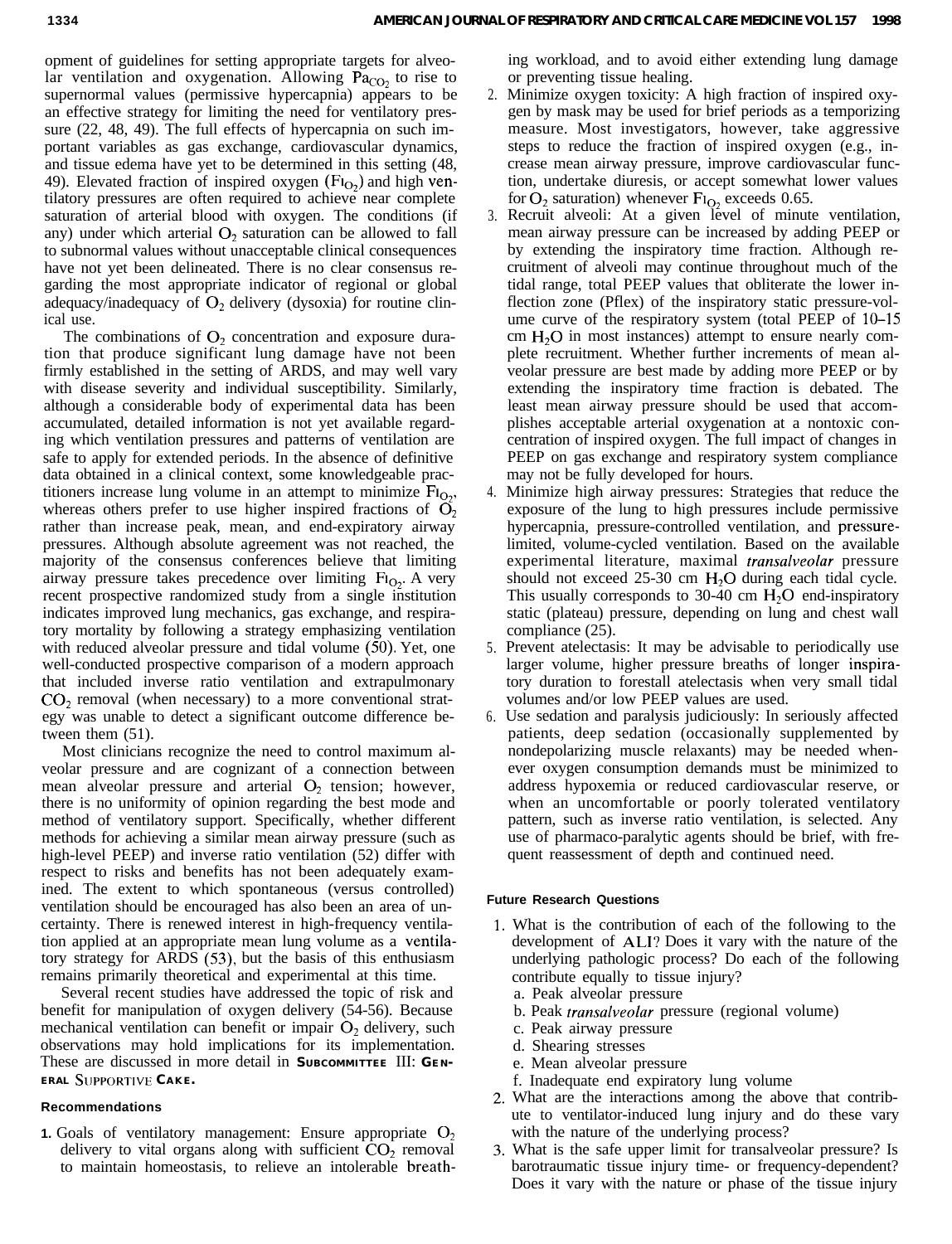process? Should the ventilatory strategy be altered accordingly?

- 4. What impact do less conventional ventilatory strategies and therapeutic adjuncts, such as permissive hypercapnia, inverse ratio ventilation, airway pressure release, extracorporeal carbon dioxide removal, proportional assist ventilation, partial liquid ventilation, prone repositioning, nitric oxide inhalation, and extrapulmonary intracaval gas exchange, have on the generation of barotrauma, the extension of tissue injury, and the gas exchanging functions of the lung?
- 5. What are the relative contributions of increased  $Fi<sub>O<sub>2</sub></sub>$  and airway pressure to the development of lung injury?

#### **Clinical Strategies for Ventilatory Support:**

- **6.** Is ventilator-induced lung injury related to local or systemic infection, or to the generation of multisystem organ failure?
- **7.** Under which condition(s) is a subnormal  $Pa<sub>O</sub>$ , tolerable? How is adequacy of tissue  $O_2$  delivery best assessed? What are the acceptable limits for  $pH$ ,  $Pa_{CO<sub>2</sub>}$  and  $Pa_{O<sub>2</sub>}$ ?
- **8.** How can overdistention *(regional* tissue volumes) best be monitored in the clinical setting?
- **9.** How are the respiratory muscles and ventilatory control affected in ARDS? Are normal strength and endurance preserved? What are the relative merits and disadvantages of modes that encourage spontaneous breathing effort?
- 10. Does the choice of breathing pattern or contour of gas delivery influence ventilation-perfusion matching, arterial oxygenation, and/or the impedance to pulmonary blood flow?
- 11. What are the merits of adjunctive measures, such as prone positioning, partial liquid ventilation, extrapulmonary gas exchange, and tracheal gas insufflation?

#### **SUBCOMMITTEE II: PHARMACOLOGIC TREATMENT**

#### **Background**

Substantial advances have been made in the understanding of the pathogenesis of ARDS and AL1 using in *vitro* systems, animal models, and clinical studies (57-62). Although no single clinical feature or measurable marker has been indentified that clearly predicts which patients will develop the syndrome, numerous circulating mediators and inflammatory cell functions have been studied. It has been well documented that carefully defined at-risk groups (i.e., patients with sepsis syndrome) are associated with a predictable incidence of ARDS (63). Numerous circulating inflammatory mediators, including complement fragments, endotoxin, thromboxane, leukotrienes, proteases, cytokines, and platelet-activating factor (PAF), to name a few, are variably present in both patients at risk for as well as those with ARDS, and may contribute to the development of the syndrome (64, 65). Studies of circulating inflammatory cells suggest that not only are there differences between major cell categories (i.e., lymphocytes and neutrophils) in response to systemic inflammation, but there are subpopulations of these cells with vitally different roles (57, 59). Recent work has shown that at the same time hydrogen peroxide  $(H_2O_2)$ , serum catalase, manganese-superoxide dismutase (MnSOD) and ceruloplasmin are increased, glutathione is decreased. Findings such as these suggest that the balance between oxidants and antioxidant capacity may be important (57, 58, 66, 67). Clearly, proteases are released into the lung and the circulation during acute systemic inflammation.

Although no single biochemical marker specifically pre- The promulgation of an ever-increasing variety of agents dedicts the development of ALI or multiple organ dysfunction signed to reduce inflammation has caused concern that interfersyndrome (MODS), persistent neutrophilia, increased pro- ence with the immune system in these ways may produce a bad

teases, interleukin (IL)-8, tumor necrosis factor alpha (TNF-a), arachidonic acid metabolite levels, and decreased glutathione in the bronchoalveolar lavage fluid may be associated with an increased mortality (65-72). Most studies to date have focused on a single marker, cell response or lavage feature. Clearly, the complexity of ARDS suggests studies be broad to evaluate multiple markers together.

Apart from the standard measures of mechanical ventilation and fluid management, there are potentially other means to support the failing lung being explored experimentally. Nitric oxide therapy and surfactant replacement may be thought of in this category, since there is no clear evidence that either will correct the underlying tissue damage, but each may substantially improve patient management (35, 42, 73, 74). Nitric oxide, a gas with potent pulmonary vasodilating properties, lends itself well to this route, since it is desirable for this agent to be delivered only to the ventilated areas of lung. Since surfactant function is clearly impaired in patients with ARDS, it is attractive to consider replacement of surfactant as a therapeutic option. A unique aspect of the lung is that therapy delivered by inhalation is feasible under certain conditions (42, 75). However, caution is advised regarding certain technical limitations of this approach (76, 77). The tendency of surfactant to spread easily throughout the lung allows consideration of airway administration even in patients with severe lung pathology. This is also true for nitric oxide. Other creative pharmacologic interventions that may be supportive of optimal ventilation-perfusion matching have been proposed (see below).

Finally, a variety of growth factors for lung repair, such as vitamin A, necessary for re-epithelialization as well as other processes of repair, may be extremely important in ALI/ ARDS (78-81). These kinds of interventions take on added significance when one considers the fact that the time window between the recognition of a patient at risk for AL1 and the development of AL1 may be small to nonexistent. This may, in fact, be true for most patients with ALI/ARDS. Thus, enhancement of the repair process would possibly be the best approach to such patients.

#### **Controversies**

A confounding factor in the clinical application of inhibitors of the inflammatory response is the potential importance of tolerance to mediatorlneutrophil-induced injury. Efforts to evaluate the role of neutrophil heterogeneity in ARDS and to better define the role of mediators, inflammatory cells, gene expression, physiologic responses, lung repair, and multiple organ dysfunction syndrome in critically ill patients will need to be conducted in parallel with evaluations of new therapeutic agents (59, 78-80,82).

The mechanisms presumed responsible for the pathogenesis of ARDS have been reviewed here and elsewhere (83,84). The most commonly accepted model is that a wide variety of initiating stimuli trigger an inflammatory cascade in which cells release mediators, which can either further amplify the cascade, directly harm the lungs, or both. These mediators include eicosanoids, PAF, cytokines, proteolytic enzymes, oxygen radicals, thrombin, activated complement, and others. The result of this process is increased endothelial and epithelial permeability, increased pulmonary vascular pressures, altered lung mechanics, and impaired alveolar surfactant function. Further, there is substantial animal data suggesting that accentuation of the pulmonary injury may occur with modes of ventilation that result in overdistention of the lung (19).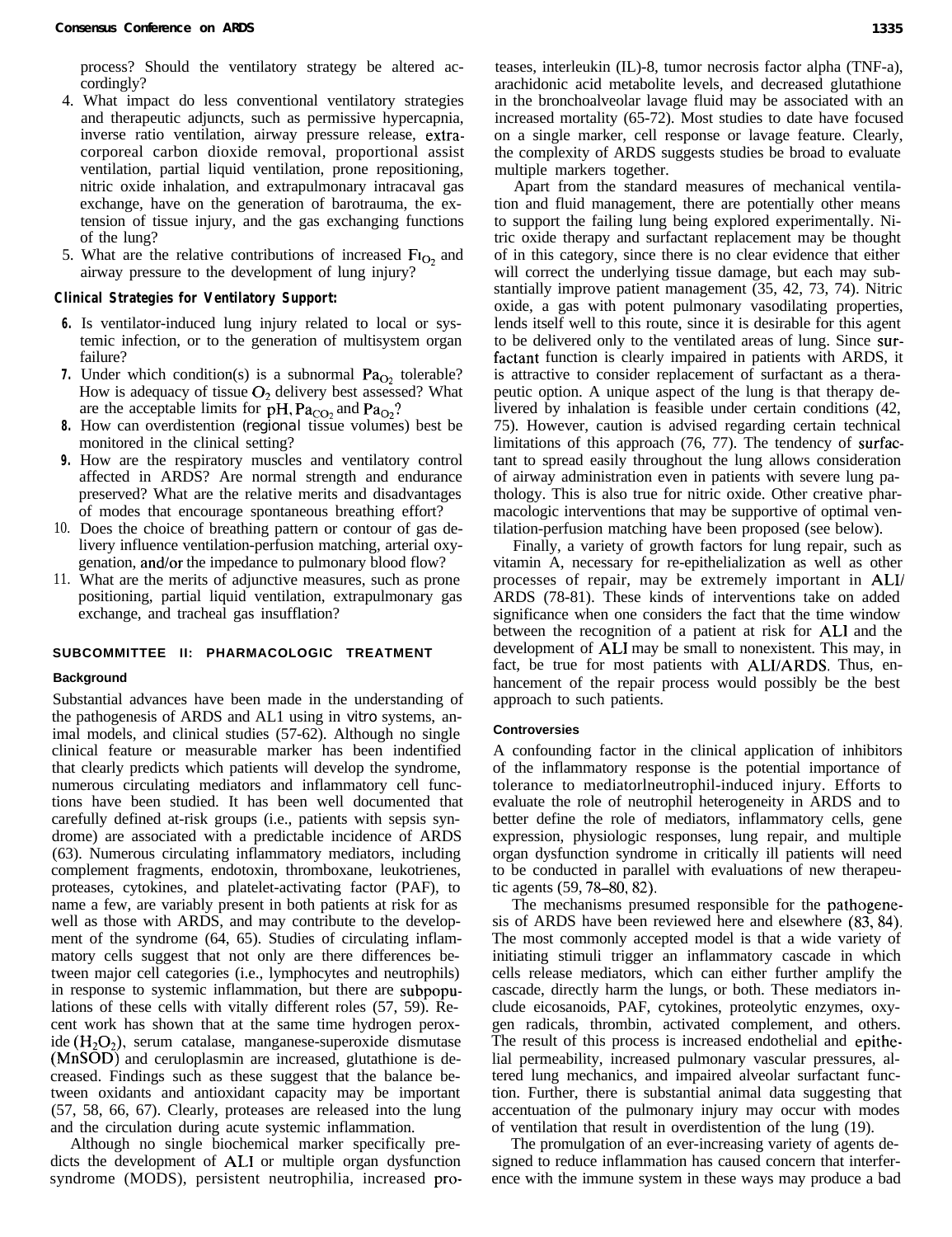outcome, especially with regard to infection control. This fear has not been realized in any published study to date, including the studies of high-dose methylprednisolone. Conversely, it has been proposed that immune stimulation may be an appropriate consideration for clinical prevention or management.

# Investigations

Proposed ARDS pharmaco-therapies can be placed in one or more of the following categories:

*Anti-endotoxin immunotherupy.* Though there are a variety of potential approaches to endotoxin antagonism, only monoclonal antibodies have received extensive human investigation. Several large clinical trials using these monoclonals have been conducted, showing little or no survival benefit to patients with sepsis syndrome (8.5, 86). However, recent significant advances in the understanding of the mechanisms by which endotoxin interacts with cells has provided many new targets. Lipid x (a derivative of endotoxin), bacterial permeability-increasing protein (BPI), and polyclonal antibodies (sheep-derived), all offer the possibility of endotoxin neutralization rather than simply binding. None of these latter agents has reached large-scale clinical testing.

*Corticosteroids.* There now appears to be general agreement that corticosteroids are not useful in the acute management of sepsis and ARDS. No overall change in the mortality of sepsis has been demonstrated, and corticosteroids do not seem to reduce the incidence of ARDS secondary to sepsis (87). Further, steroids do not seem to improve either physiologic parameters or mortality early in the course of established ARDS of various etiologies (88). Corticosteroids may be of value in ARDS variants, such as the fat embolism syndrome, and *Pneumocystis carinii* pneumonia, where corticosteroids may be of value as a prophylaxis or therapy (89-92). Steroids have also been suggested as potential treatment for the later "fibroproliferative" phases of the disorder, by several anecdotal reports (93). There has been only one prospective randomized trial, a pilot study of 24 patients, which suggests this therapy may be beneficial (94).

*Cycle-oxygenase inhibitors.* Cycle-oxygenase metabolites of arachidonic acid appear to be integral to the pathogenesis of sepsis-related ARDS. Of primary interest are thromboxane  $A_2(TxA_2)$ , a vasoconstrictor and promoter of platelet aggregation; prostacyclin  $(PGI<sub>2</sub>)$ , a vasodilator and inhibitor of platelet aggregation; and prostaglandin  $E_2(PGE_2)$ , a vasodilator with immunosuppressive effects on leukotrienes. Studies of ibuprofen in patients with sepsis showed reduction in the levels of these mediators and that there may be important physiologic clinical benefits of such treatment (95,96). Antagonism of thromboxane alone with ketoconazol has also been explored clinically with encouraging results (97).

*Antagonism of pro-inflammatory cytokines.* The cytokines of particular current interest in sepsis and ARDS are TNF- $\alpha$ , interleukin-1 b (IL-l), IL-6, and IL-8. Normally present in small quantities, these compounds are thought to have important roles in host defense. Tumor necrosis factor (TNF) has effects that, to a large extent, resemble those of endotoxin. Exogenous TNF infusion leads to a sepsis-like syndrome with ARDS-like lung injury and death in animal models. Circulating levels of TNF rise in human sepsis and correlate with mortality, and antibodies to  $TNF-\alpha$  may reduce mortality in some subsets of septic patients, though ARDS and AL1 have not been specifically studied (60,98-99). Studies attempting to antagonize the effect of IL-1 have failed to demonstrate clinical benefit (100).

*PA F inhibitors and receptor antagonists. Platelet-activating* 

factor, a lipid mediator derived from the membrane phospholipids of a variety of cells, is an extremely potent inflammatory mediator. Platelet-activating factor promotes platelet aggregation, activates granulocytes, alters vascular tone, and increases vascular permeability and airway responsiveness. There are no data that suggest PAF antagonist will be useful in ARDS (61,101).

**Pentoxifylline.** Pentoxifylline is a xanthine derivative currently in use for its ability to improve perfusion in human peripheral vascular disease, but is also known to inhibit oxygen radical release, platelet aggregation, phagocytosis, and responsiveness to PAF. It also inhibits the release of TNF into the circulation of mice, rats, and humans in response to intravenous exposure to endotoxin and appears to block the physiologic responses to endotoxin. These data suggest that pentoxifylline may be of value in human sepsis and ARDS, but randomized trials need to be performed (102, 103). A related compound, lisophylline, is currently in phase II/III clinical trials.

*Lipid mediators (prostaglandins*  $E_1$  *and*  $E_2$ *). Acute respira*tory distress syndrome is associated with changes in pulmonary hemodynamics, which probably result from active vasoconstriction and the loss of microvasculature. Thus, vasodilator therapy has theoretical appeal. Prostaglandin  $E_1(PGE_1)$  is a vasodilatory lipid mediator that in various models reduces pulmonary artery pressure and the rate of lung extravascular fluid accumulation, improves gas exchange, and attenuates release of leukotriene B4, oxygen radicals, and cytotoxic enzymes from activated granulocytes (104). A prospective trial in surgical patients demonstrated a significant survival benefit at 30 d, but a subsequent prospective multicenter trial in medical and surgical patients with ARDS did not show increased survival (105, 106). Another multicenter trial is currently in progress in which liposome-encapsulated PGE, will be used. Anecdotal information suggests that aerosol as well as liposo $m$ al  $PGE_1$  may accomplish some of the goals of therapy on lung function without causing systemic hypotension.

*Antioxidants.* Highly reactive free radical metabolites of oxygen, including hydrogen peroxide  $(H<sub>2</sub>O<sub>2</sub>)$  and the hydroxyl radical (OH), are released by activated inflammatory phagocytes. They are normally held in check in the lung by elaborate defense mechanisms, which include antioxidant enzyme systems (e.g., superoxide dismutase [SOD], catalase, and the glutathione [GSH] redox cycle) and various small-molecular-weight soluble oxidant scavengers (e.g., vitamin E, beta-carotene, vitamin C, and uric acid)  $(58, 67, 107-109)$ . It has been proposed that in ARDS these defenses may fail and expose lung and other tissues to oxidant damage. Pharmacologic strategies to enhance pulmonary antioxidant defenses include augmentation of stores of antioxidant enzymes (SOD, catalase), augmentation of glutathione stores (N-acetylcysteine, oxothiazolidine carboxylate, glutathione), and addition of small-molecular-weight free radical scavengers (vitamin E) (67, 109-l 14). A phase III clinical trial of oxothiazolidine carboxylate is currently underway.

*Antiproteases.* Enzymes such as the serine proteases, elastase, collagenase, and gelatinase may be important products of phagocytic inflammatory cells and may be involved in ARDS (59). A majority of patients with ARDS have elevated levels of proteolytic enzymes in various states of activity in bronchoalveolar lavage (BAL) fluid in the form of neutrophil elastase and collagenase (57, 59,68, 69, 115). Collagenase is present in the plasma of septic patients and normal volunteers given endotoxin but not in normal plasma (unpublished data). There are animal data that suggest that exogenous antiproteases can block lung injury (59).

*Inhaled pulmonary vasodilators (nitric oxide, PGE,, PGI,).*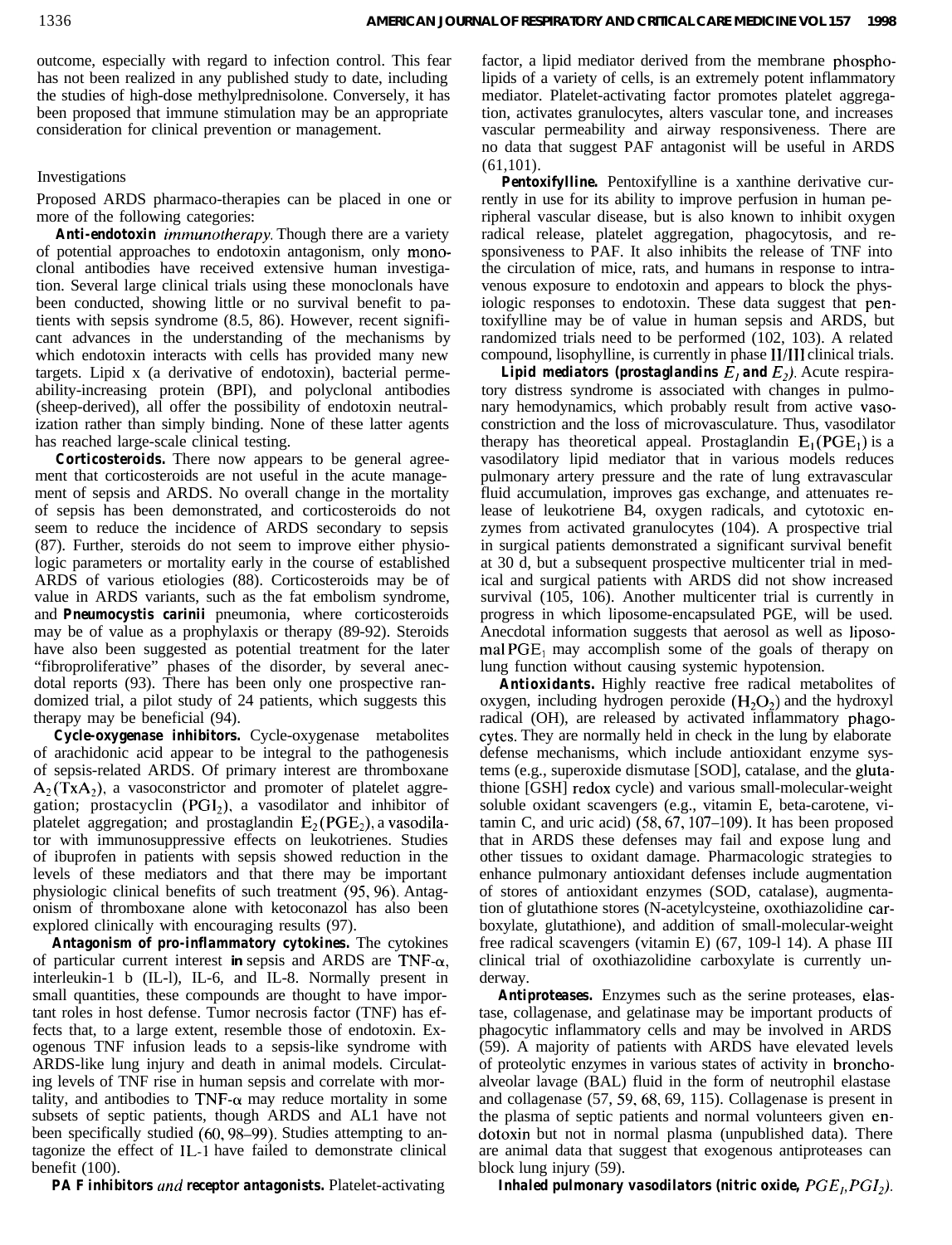#### **Consensus Conference on ARDS**

Pulmonary hypertension seen in ARDS may contribute to the degree of pulmonary edema and circulatory dysfunction. These alterations may adversely affect patients with ARDS because the increase in PVR may: (I) produce excessive strain on the right ventricle and cause a decrease in cardiac output or right ventricular failure; (2) adversely affect patients with multiple systems organ failure or ARDS by interference with ventilation-perfusion matching; or (3) transmit high pulmonary artery pressures to the microvasculature, contributing to protein leak and pulmonary edema (73). In many cases, chest radiography fails to demonstrate pulmonary edema, yet patients are severely hypoxemic. This condition is sometimes referred to as the non-edematous ARDS (NARDS) (116). It seems likely that this process is driven by the net effect of a combination of opposing factors, including endogenous vasodilators and bronchoconstrictors producing severe ventilation-perfusion mismatching. In ARDS, where large areas of the alveolar bed are flooded, it is likely that loss of these important homeostatic mechanisms can result in severe refractory hypoxemia. Inhaled nitric oxide produces microvascular dilation in those areas accessible to the gas. There are published data indicating that nitric oxide reduces pulmonary artery pressure and shunt, and increases  $Pa_{O_2}/F_{O_2}$  ratio while not affecting cardiac output or systemic arterial pressure (35, 73, 74). However, a recent randomized trial of 177 patients using four doses of nitric oxide (range, 1.25-40 parts per million [ppm]) failed to show improvement in survival or duration of mechanical ventilation. There was a trend toward better outcome in the group receiving 5 ppm (presented by P. Dellinger, March 1997, Brussels, Belgium). Anecdotal reports suggest that simultaneous administration of almitrine, a pulmonary vasoconstrictor, or nitric oxide inhalation may enhance the positive effects of ventilation-perfusion matching. It will take a larger placebocontrolled trial to determine if additional benefits can be obtained from this drug. Liposomal  $PGE<sub>2</sub>$  has also been studied in randomized clinical trials. There were no improvements in survival or ventilator time associated with this therapy (presented by Edward Abraham, American College of Chest Physicians, New Orleans, LA, October 30, 1997).

*Anti-adhesion molecules.* As data continue to accumulate on the mechanisms by which leukocytes adhere to endothelium as a prerequisite to tissue migration, approaches to the inhibition of this process have become apparent. Adhesion mechanisms in the lung differ from those in the systemic circulation, making data from studies of the latter difficult to extrapolate to the lung (117). There are now a variety of agents, most commonly blocking antibodies (humanized monoclonals) to these adhesion systems, which have been shown to be of benefit in animal models and will soon be available for clinical trials.

*Pro-inflammatory* **approaches.** There is increasing evidence that agents that increase the inflammatory response may prevent the development of ALUARDS. The suggested mechanism is that of reducing or containing infection to prevent a more generalized inflammatory response that can injure the lung. The only clinical studies conducted thus far have been with granulocyte/macrophage colony-stimulating factor (GMCSF) (118).

**Surfactant replacement therapy.** Surfactant apoproteins are important in preventing surfactant inactivation in the inflamed lung and in promoting biophysical function. Studies are now focused on developing synthetic surfactants that contain apoproteins or apoprotein analogs that confer these properties. The mode of surfactant delivery to the lungs is potentially important. In treatment of neonates with respiratory

distress syndrome and in animal studies, bolus administration to the tracheobronchial tree is often used. In adults, large volumes required for bolus administration are exceedingly costly. Techniques to optimize distribution require further study (42, 76, 119). At least one large-scale trial of a synthetic surfactant failed to show benefit, possibly on the basis of inadequate aerosol deposition (77); yet other studies with different agents suggest benefit (75,82).

Gene **therapy.** The science of molecular biology has advanced considerably in the last several years such that therapeutic interventions with DNA are now technically feasible. There have been some clinically relevant early successes in the application of these techniques in animals. Examples include the transfection of the genes for alpha,-antitrypsin, MnSOD, and prostaglandin G/H synthase (120). Transfection of these genes into humans are in early phases of investigation. Many unanswered questions remain regarding such issues as localization as well as mechanisms for activation and deactivation of transfected genes.

# **Recommendations and Future Research**

Part I of meetings of the American-European Consensus Conference (4) indicates that mechanistic prioritization of pharmaceutical interventions is not possible at this time. However, the committee felt that clinical research should be aggressively pursued in this area of human disease and that this research would be fostered by the following:

- 1. Development of a network of committed, experienced clinical investigators with the scientific expertise and clinical resources to systematically evaluate new therapeutic agents in large-scale clinical trials.
- 2. Enhancement of the mechanisms for communication between basic and clinical scientists collaborating in the development of clinical interventional strategies.
- 3. Working to ensure that clinical trials fully investigate the mechanism of response to new therapies employing cellular, molecular, and physiologic criteria.
- 4. Defining and validating physiologic end points that quantitate morbidity and resource utilization.
- 5. Continue the systematic pre-clinical and clinical evaluation of the therapeutic modalities that seem reasonable based on pre-clinical study.

# SUBCOMMITTEE III: GENERAL SUPPORTIVE CARE

# **Background**

When all the outcome studies of patients with ARDS are examined collectively and over time, it appears as if mortality has decreased since the original description of ARDS 30 years ago (2,51,121). In part, this improved survival may reflect increased awareness of the factors inducing ALI and their correction prior to the clinical appearance of the syndrome. One would also presume that mortality would decrease with the use of more aggressive patient monitoring, care and treatment, improved nonventilatory organ system support, and more potent antibiotics.

#### **Controversies**

*Oxygen delivery.* The present literature reflects significant differences in opinion as to which level of global oxygen delivery  $(D<sub>O<sub>2</sub></sub>)$  should be suggested for patients with preexistent AL1 (122, 123). Indeed, recent data (55, 124) and meta-analysis of several studies (125) suggest that nonspecific augmentation of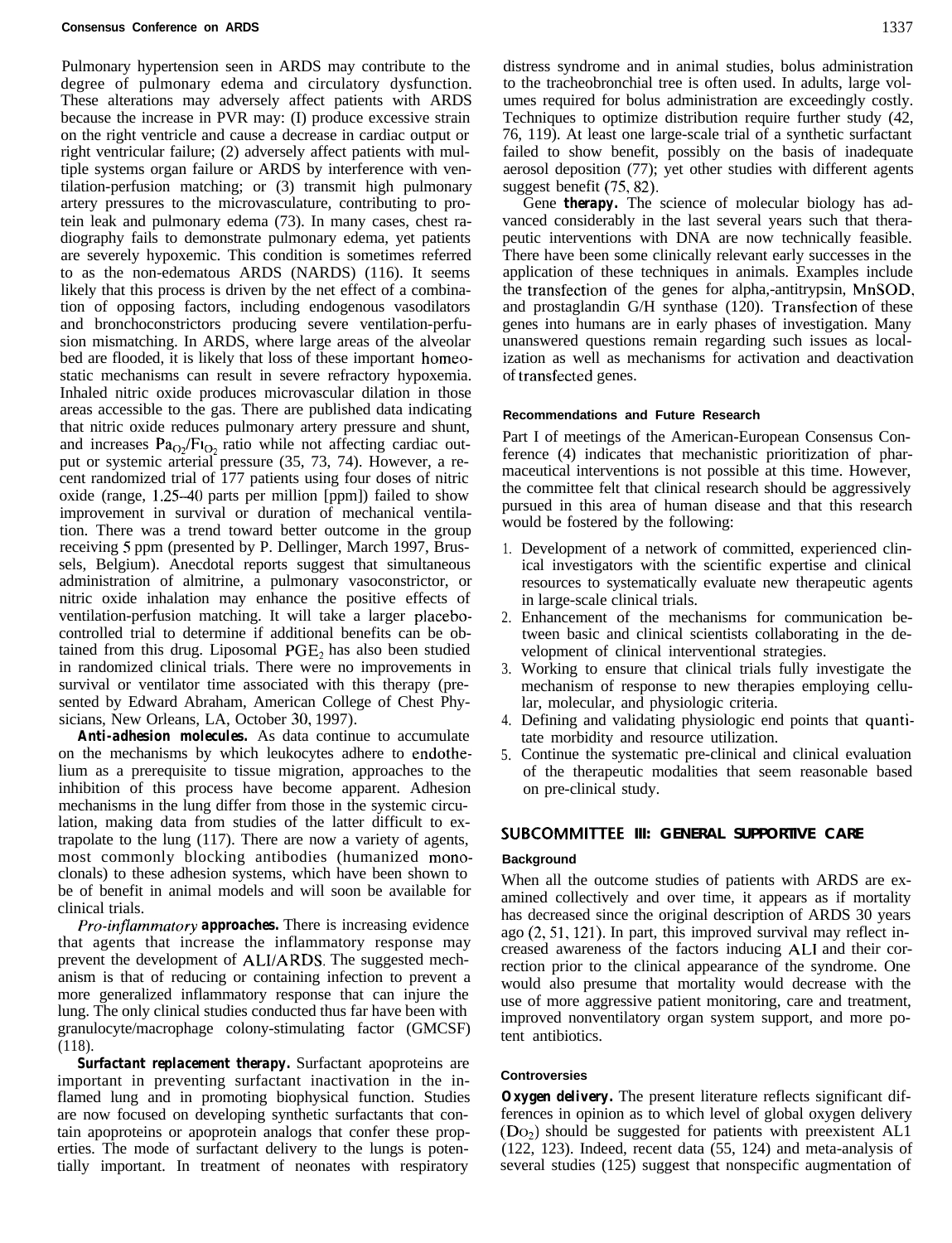however, differences exist in the efficacy and side effects with different therapies. Specifically, sucralfate has been shown to be superior to either ranitidine or antacid therapy for preventing late-onset pneumonia in ventilated patients (149).

#### **Recommendations**

In the absence of clear data with which to develop guidelines for the general support of patients with ALUARDS, the following basic recommendations were proposed by the committee. It was felt that since the quality of care is a primary determinant of outcome, the following general supportive methods be used:

- It is important to maintain hemodynamic stability for the overall outcome of the patient. However, beyond this, it is difficult to define what the target levels of cardiovascular support should be and the methods by which these levels should be achieved. The committee understands that such a schema does not ensure that tissues will be able to utilize this oxygen and other nutrients delivered to them.
- 2. Invasive monitoring need not be present in all patients or in a given patient throughout the clinical course, but used only as long as needed for adequate assessment of the cardiovascular status.
- Focus care at preventing infection as well as locating the source of existent infections and eradicating these. Maintenance of adequate nutrition, preferably enterally, and other nonpulmonary organ functions merit as much concern and care as do ventilatory management and other ALI/ARDSspecific therapies.

#### **Future Investigations**

Considering the importance of general supportive care in determining outcome from critical illness, it is recommended that prospective studies investigating specific aspects of general supportive care be undertaken in this patient population. Without such data we are limited to making empiric recommendations based on traditional clinical practice. Accordingly, attention to details related to nursing support, monitoring, and related factors need to be addressed. Since ALU ARDS is often a local manifestation of a systemic process, it should be considered within the context of overall clinical care when any specific therapeutic strategy is assessed (130). In addition, variations in general supportive care strategies in different institutions make comparisons of results of clinical trials difficult. To minimize these differences, the committee suggests that all the suggested clinical investigations proposed below include common minimal standards of care.

- Compare effects of different targeted levels of cardiovascular support and methods of attaining these levels (pharmacologic versus fluid resuscitation) on global and organ-specific function relative to acute mortality and long-term outcome.
- Compare effects of different therapies (such as selective decontamination of the digestive tract, continuous venovenous hemofiltration with dialysis) on the level of intravascular inflammation, lung function, and outcome of ALL
- 3. Compare different strategies that aim to prevent gut dysfunction (SDD, enteral alimentation, and type of stress ulcer prophylaxis) for their ability to minimize nosocomial pneumonia, intravascular inflammatory responses, lung dysfunction, and outcome in patients with ALI.
- Compare cost-effectiveness of various forms of supportive therapy on outcome of ALI.

5. Establish better methods to assess the adequacy of cellular oxygen availability based on regional organ system function.

# **SUBCOMMllTEE Iv: RESOLUTION AND REMODELING AFTER ACUTE LUNG INJURY**

#### **Background**

*Physiology and pathology* of *acute* lung *injury.* In the initial phase of ALI, all patients have a severe defect in oxygenation, a reduction in lung compliance, and bilateral pulmonary infiltrates (150-152). During this early phase (approximately the first 3-5 d of respiratory failure), there is conclusive evidence for an increase in permeability of the endothelial and epithelial barriers of the lung, with accumulation of protein-rich edema fluid in the interstitium and air spaces of the lung (153- 155). In some studies, there has been evidence for the production of abnormal surfactant or inactivation of surfactant, perhaps in part by the protein-rich edema fluid in the air spaces of the lung (156,157). The edema fluid contains a variable quantity of red blood cells, white blood cells (neutrophils, monocytes, and lymphocytes), and hyaline membranes (which consist of albumin, immunoglobulin, fibrin, fibrinogen, and other proteins) (72, 158-160). Often, there is ultrastructural evidence of endothelial and epithelial cell injury, sometimes with frank necrosis of alveolar type I epithelial cells (159). Pathologically, this constellation of pulmonary abnormalities has been termed diffuse alveolar damage.

Clinically, there is considerable heterogeneity in the subsequent course of patients with ALI. Some patients recover from the severe permeability pulmonary edema within the first 7 d without progressing to a subacute or chronic phase of lung injury (161). There are other patients, however, who enter a subacute phase of lung injury that develops about 5-7 d after the onset of AL1 (150, 151). This phase is characterized physiologically by several features:  $(I)$  an increase in alveolar dead space, necessitating a high minute ventilation to achieve a normal or near normal  $Pa_{CO}$ ; (2) a persistently decreased lung compliance, thus requiring the use of higher than normal airway pressures for ventilation; and (3) a persistent oxygenation defect. In this phase, the alveolar-arterial oxygen difference may stabilize or modestly improve, although usually there is still the need for a moderate- to high-fraction of oxygen and PEEP to maintain adequate arterial oxygenation. Radiographically, there are usually persistent, largely unchanging bilateral infiltrates. Pathologically, there is evidence of interstitial fibrosis with proliferation of alveolar type II cells and both obstruction and destruction of portions of the microcirculation of the lung (159, 160,163,164).

Finally, in some patients in whom respiratory failure persists beyond 14 d, there is a gradual transition to a chronic phase of lung injury with persistently low lung compliance and a markedly elevated dead space fraction  $(> 0.60)$  that requires a high minute ventilation to maintain a normal or near normal arterial carbon dioxide tension. Pathologically, this chronic phase is characterized by extensive pulmonary fibrosis with obliteration of normal alveolar architecture and progressive development of emphysematous regions of the lung, including the development of discrete bullae, which can be discerned by computerized axial tomography (159, 160, 162-164).

*Definition of the resolution phase of ALI. During recovery* from ALI, the increased permeability of the endothelial and epithelial barriers must be sufficiently resolved for net fluid clearance from the lung to be possible. Then the process of recovery must begin with clearance of at least some of the edema fluid that has accumulated in the interstitial and alveo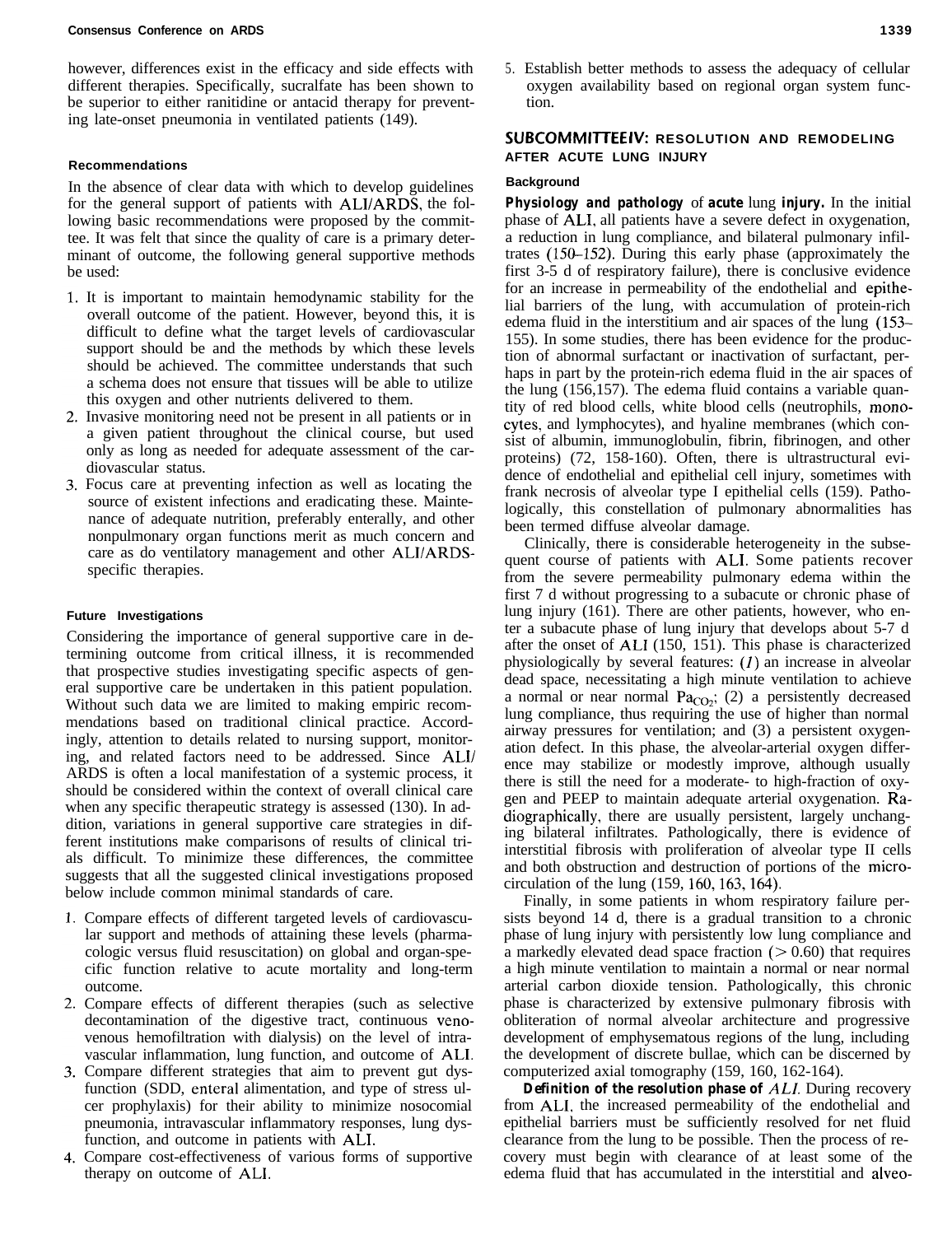lar spaces of the lung (1.54). Resolution must also include the process of clearing the soluble and insoluble protein that has extravasated into the interstitium and air spaces of the lung (164-167). The early repair process also involves re-epithelialization of the injured alveolar barrier initially, at least, with proliferating alveolar type II cells (159, 160,168).

At the same time, there is a pathologic proliferation of fibroblasts often associated with the deposition of excessive quantities of extracellular matrix, particularly collagen, that contributes to the poor lung compliance and loss of normal alveolar architecture (164, 168). This phase of ARDS has often been termed the fibroproliferative response that occurs in some patients following AL1 (152,169,170). The resolution of this fibrosing alveolitis requires further remodeling of the lung with gradual resolution of the pulmonary fibrosis and restoration of normal alveolar-capillary lung units (159, 160, 171, 172). Physiologically, this phase of lung remodeling can be appreciated by a gradual improvement in lung compliance and a decline in minute ventilation that parallels a reduction in alveolar dead space (150,173).

The importance of a restored alveolar epithelial barrier in the process of recovery from AL1 has been recognized in morphologic studies (159, 160, 174) as well as in a recent study of the functional capacity of the alveolar epithelium to remove excess fluid from the injured lung (154). The mechanism for alveolar fluid clearance depends on active sodium transport and requires a predominantly intact epithelial barrier (161, 175, 176). Also, intact alveolar epithelial type II cells are required for normal surfactant production. An intact epithelial barrier is probably important in providing the basis for repair of the injured lung, although the complex interaction required for lung remodeling involves endothelial cells, epithelial cells, fibroblasts, alveolar macrophages, extracellular matrix, coagulation factors, cytokines, and growth factors. The mechanisms that regulate and coordinate the repair are poorly understood. For example, the molecular and cellular signals that halt excessive deposition of collagen need to be identified (169). The factors that contribute to the gradual but progressive regression of pulmonary fibrosis and restoration of normal lung alveoli over weeks to months also need to be better understood (177, 178). In addition, the mechanisms that control regeneration and recanalization of the microcirculation of the lung are poorly understood. Progress in understanding the growth and development of the fetal and newborn lung may provide an important model for studying the recovery of the adult lung after development of ALI.

#### **Controversies**

Quantificafion of *resolution.* While recovery from AL1 can be well described on the basis of several physiologic and morphologic studies in both patients and experimental animals, the best methods for detecting the onset of the resolution phase are not well defined. In order to provide guidelines for evaluating the resolution of ALI, we will briefly discuss: (I) the use of pulmonary physiologic parameters; (2) biological markers that require measurements in the plasma and pulmonary edema fluid, or BAL fluid from patients with ARDS; and (3) indices of nonpulmonary organ dysfunction.

1. *Pulmonary physiologic indices of lung function.* The traditional indices of gas exchange and respiratory compliance have limitations (151, 152). For example, an improvement in arterial oxygenation may reflect clearance of some of the pulmonary edema (154, 179). However, improved arterial oxygenation may also occur simply because of changes in ventilatory support (e.g., higher levels of PEEP), not necessarily because of an improvement in lung function. Similarly, the

chest radiograph may show signs of resolution of edema in some patients, but radiographs that are done in the intensive care unit may be insensitive to small changes because they are portable films and frequently not well standardized in terms of the patient's position or the distance and angle at which the radiographs are obtained. There may be more aeration on one film compared to another radiograph simply because higher levels of PEEP have increased lung volume. An improvement in lung compliance as reflected by either a decline in the mean airway pressure or a lower plateau airway pressure can be a sign of improved lung distensibility; however, small changes in the tidal volume, inspiratory flow rates, or the level of PEEP can result in better indices of lung compliance without necessarily indicating an objective improvement in lung function. The need for less PEEP can be a reasonable index of improvement provided that the conditions of ventilation have not been substantially altered and that static compliance of the lung is also improving. The dead space fraction is a sensitive method for detecting the fraction of the alveolar space that is not perfused. It also can be a particularly useful index of the magnitude of lung injury as the patient's lung injury evolves from the acute to the subacute and the chronic phases of the disease (150). The resolution of the acute phase of proteinrich pulmonary edema often occurs in parallel with some improvement in the patient's minute ventilation as well as the airway pressure needed for positive pressure ventilation. This physiologic pattern probably occurs because of the fibrosing alveolitis that is associated with obliteration of portions of the pulmonary microcirculation (150, 152). The fibrosing alveolitis is part of the pathophysiology of this subacute phase of lung injury, but it may also be a first, although imperfect, step in remodeling of the lung following AL1 (160, 169).

2. *Biological indices of pulmonary function.* There are several biological indices of lung function that may prove useful in assessing the recovery from ALUARDS. As discussed previously, the clearance of some of the alveolar edema fluid constitutes good evidence that the alveolar barrier is functional and that net reabsorption of alveolar fluid exceeds edema formation. Measurement of total protein concentration in sequential samples of alveolar edema fluid can provide an index of the capacity of the alveolar barrier to remove edema fluid, although this method has not been validated in large numbers of patients at different medical centers (154, 176).

Bronchoalveolar lavage of the air spaces of patients with ALUARDS has generated several interesting and potentially important markers and mediators of inflammatory lung injury. For example, in edema fluid and BAL samples, markedly elevated levels of IL-S, an important chemtotactic and pro-inflammatory cytokine, have been associated with a higher mortality in patients with ALUARDS (70) as well as in patients at risk of ALUARDS (71). Biological markers in the air spaces of the lung of endothelial and epithelial cell injury or specific cell adhesion molecules may also provide information regarding the extent and mechanisms of ALUARDS, as well as provide information regarding prognosis and resolution (70, 71, 180). A recent report indicates that measurement of type III procollagen (PCPIII) peptide in BAL fluid of patients with ARDS at days 3 and 7 may provide a predictor of nonsurvival, perhaps in part because PCPIII reflects ongoing pulmonary fibrosis following AL1 (158). Lower levels of PCPIII were associated with a better prognosis for survival, especially when combined with a physiologic index of resolving lung injury. A recent study of this marker in the edema fluid of patients with ARDS confirms its potential value as an early marker of fibrosing alveolitis and its potential prognostic value (180). Abnormalities in surfactant secretion or inactivation of surfactant by serum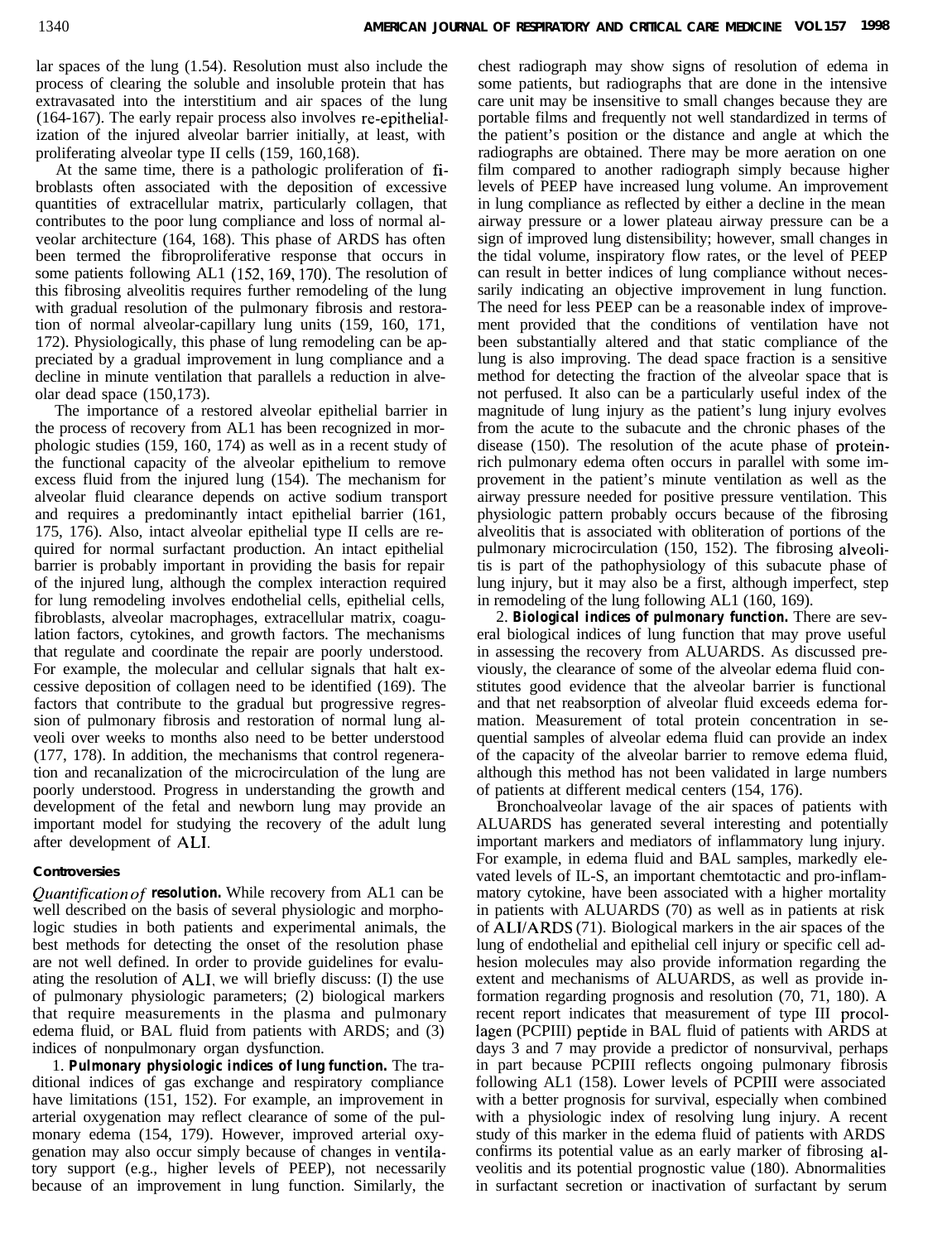proteins in the alveolar spaces in ALI may be a good marker of lung injury (1.56, 157), but current research techniques do not allow determination of surfactant secretion and turnover in the remodeling phase of ARDS. It is now possible, however, to measure surfactant proteins in pulmonary edema fluid, BAL, or plasma (181).

3. *Nonpulmonary organ dysfunction.* Several clinical studies of patients with ARDS have emphasized that survival is closely linked to both nonpulmonary organ failure and recurrent infection (182-184). For example, when the initial clinical disorder associated with the development of AL1 (such as sepsis or severe trauma) results in nonpulmonary organ failure, then the resolution of AL1 may not occur until the nonpulmonary organ failure resolves. Also, there is evidence that patients with nonpulmnary organ failure have a higher likelihood of developing ARDS, emphasizing again that the development and resolution of ARDS must be studied and evaluated in the context of both pulmonary and nonpulmonary organ failure. Therefore, studies of the recovery from AL1 should include data regarding the presence or absence of ongoing nonpulmonary organ failure as well as information regarding unresolved pulmonary and nonpulmonary infections.

#### **Recommendations**

In order to address the best means of detecting and defining the onset of resolution or recovery from ALI, the committee recommends the following methods:

- Clinical conditions for evaluating ALI: Acute lung injury must be evaluated in the context of systemic factors. For example, the most reproducible data will be those obtained at a time when the patient is hemodynamically stable and in the absence of clinical signs of sepsis. Indices of nonpulmonary organ function should be obtained. It is not clear currently whether inclusion of a formal severity of illness score will be useful or necessary.
- 2. Gas exchange: A stable or improving  $Pa_{O_2}/Fi_{O_2}$  ratio with the same level of PEEP for 24 h constitutes one practical guideline that the AL1 is stable. If oxygenation improves for another 24 h, this finding is an indication that the resolution of the lung injury has begun. Similarly, reductions in physiologic dead space estimated from direct measurements of  $PCO<sub>2</sub>$  and minute ventilation provide evidence that resolution has begun.
- Airway pressures: Peak and mean airway pressures, as well as the difference between the peak and the end-expiratory airway pressure, which are stable or improving for 48 h, indicate the subacute and more chronic phases of the injury have reached a plateau, and the patient may now be entering the recovery phase. Ultimately, the ability to tolerate unassisted ventilation is the critical functional end point of recovery from ALI.
- 4. Infection: The failure to resolve and prevent secondary infections is a major explanation for nonresolution and nonsurvival in ALI.

### **Future Research**

It seems logical to conclude that the onset of the resolution of alveolar edema in patients with ARDS constitutes the first step in recovery from ALI. However, the resolution of alveolar edema is not sufficient to guarantee recovery since some ARDS patients who progress to the subacute and chronic phases of ARDS have persistent respiratory failure primarily because of pulmonary fibrosis and obliteration of functional alveolar-capillary lung units, not simply because of persistent pulmonary edema. Nevertheless, it is still reasonable to conclude that the clearance of some of the excess alveolar edema fluid in patients with ARDS indicates a first step in the resolution process, even if the clearance of some of the excess alveolar fluid does not predict recovery in all patients.

The research questions relevant to developing a better understanding of lung edema resolution and remodeling are:

- Can edema fluid clearance be enhanced through use of exogenous beta-adrenergic agonists or catecholamines? Since active sodium transport by alveolar type II cells is now established as the primary mechanism driving reabsorption across the alveolar epithelium, it is necessary to know if this process can be accelerated in patients with AL1 and whether this improves outcome  $(176, 185, 186)$ .
- Which mechanisms can potentiate the formation of a functional new alveolar epithelial barrier and the reconstitution of an extracellular matrix conducive to both limiting excessive collagen deposition and recanalizing the lung microcirculation?
- What is the sensitivity and specificity of the proposed clinical indices of oxygenation ( $Pa<sub>O2</sub>/Fi<sub>O2</sub>$  and the level of PEEP or auto-PEEP) plus the indices of carbon dioxide excretion (minute ventilation and  $Pa_{CO_2}$ ) and decreased lung compliance (rising peak and mean airway pressure and the difference between the peak and end-expiratory airway pressure) for identifying the stages of lung injury in the acute and subacute phases of the disease?

# **SUBCOMMITTEE V: DEFINITIONS AND STRATEGIES FOR THE DESIGN AND COORDINATION OF STUDIES BETWEEN CENTERS AND CONTINENTS**

### **Background**

The definitions and goals of efforts to coordinate clinical studies have been presented previously  $(1)$ . They include:  $(1)$  development of common databases; (2) standardization of study methods; (3) facilitation of study of therapeutic modalities; and (4) epidemiologic description of ARDS. While we realize these goals will only be achieved gradually, we believe there are certain initial steps that should be taken now (4).

#### **Controversies**

Current data on the prevalence, distribution (both geographic and by type of hospital), and natural history of ARDS are inadequate. Further, it is likely that the estimate of 150,000 cases of ARDS per year in the United States (1, 2) is inflated. This estimate, which translates to 65 cases per 100,000 population, contrasts with estimates of 4.5 and 3.5 cases per 100,000 in the United Kingdom and in the Canary Islands, respectively (187, 188). In collecting epidemiologic data, it will be useful to record for consecutively observed patients: (I) information relating to etiology (at a minimum, direct or indirect cause of lung injury); (2) mortality, including cause of death when possible, and whether death was associated with withdrawal of care; (3) presence of failure of other organs and other timedependent covariates; and (4) follow-up information, including fraction of patients for which such data are available, recovery of lung function, and quality of life.

The collection of epidemiologic data should be based on clear definition (4) as well as on a system that stratifies severity of ALI. The severity of AL1 and the associated clinical features can be assessed by the lung injury score (151, 189, 190) or by the Apache III or SAPS II scoring systems (191). For investigative purposes, it is important to take into account additional factors that affect prognosis, which may be present initially or which may develop during the evolution of the dis-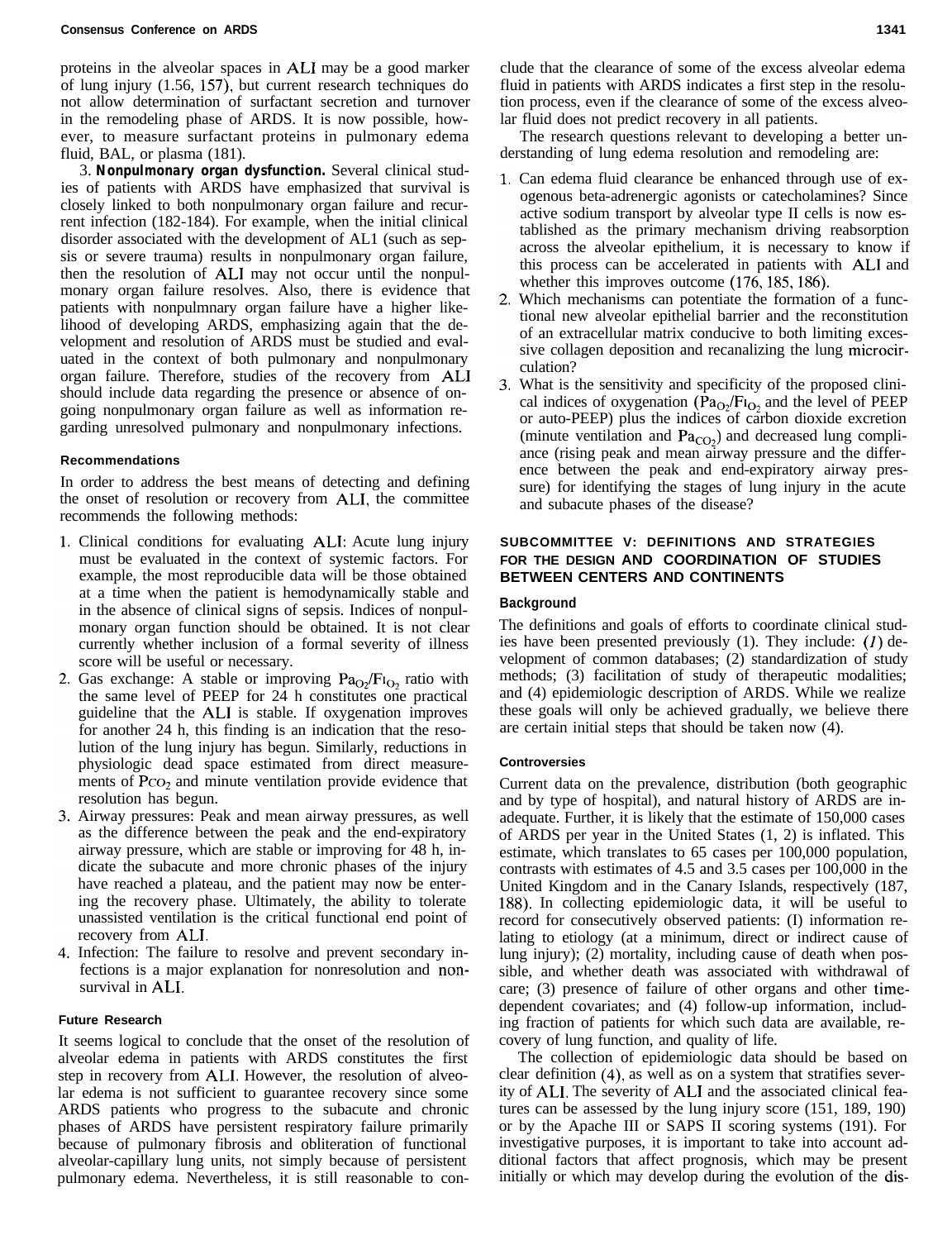| ۱B<br> |
|--------|
|--------|

| STRATIFICATION SYSTEM OF ACUTE LUNG INJURY |  |  |  |
|--------------------------------------------|--|--|--|
|                                            |  |  |  |

| Letter | Meaning             | <b>Scale</b>   | <b>Definition</b>                                                           |  |  |
|--------|---------------------|----------------|-----------------------------------------------------------------------------|--|--|
| G      | Gas exchange        | 0              |                                                                             |  |  |
|        |                     | 1              | $Pa_{O_2}/F_{I_O_2} \ge 301$<br>$Pa_{O_2}/Fi_{O_2}$ 201-300                 |  |  |
|        |                     | $\overline{2}$ | $Pa_{O_2}/F_{O_2}$ 101-200                                                  |  |  |
|        |                     | 3              | $Pa_{O_2}/F_{I_{O_2}}$ < 100                                                |  |  |
|        | Gas exchange        | A              | Spontaneous breathing, no PEEP                                              |  |  |
|        | (to be combined     | В              | Assisted breathing, PEEP 0-5 cm H <sub>2</sub> O                            |  |  |
|        | with the numeric    | C              | Assisted breathing, PEEP 6-I 0 cm H <sub>2</sub> O                          |  |  |
|        | descriptor)         | D              | Assisted breathing, PEEP $\geq 10$ cm H <sub>2</sub> O                      |  |  |
|        | Organ failure       | 0              | Lung only                                                                   |  |  |
|        |                     | 1              | Lung $+1$ organ                                                             |  |  |
|        |                     | 2              | Lung $+2$ organs                                                            |  |  |
|        |                     | 3              | Lung $+ \ge 3$ organs                                                       |  |  |
| C      | Cause               | 0              | <b>Unknown</b>                                                              |  |  |
|        |                     | 1              | Direct lung injury                                                          |  |  |
|        |                     | 2              | Indirect lung injury                                                        |  |  |
| А      | Associated diseases | 0              | No coexisting diseases that will cause<br>death within 5 yr                 |  |  |
|        |                     | 1              | Coexisting disease that will cause death<br>within 5 yr but not within 6 mo |  |  |
|        |                     | 2              | Coexisting disease that will cause death<br>within 6 mo                     |  |  |
|        |                     |                |                                                                             |  |  |

order. The most important of these are incorporated into the GOCA stratification system (Table 1). This score is not designed to predict outcome but could be used to simply and succinctly present important clinical information. In the past, many investigators have used the term "acute respiratory distress syndrome" to describe the most severe forms of ALI. The proposed stratification system deals with the entire continuum of AL1 and incorporates additional factors that have an important influence on prognosis.

Epidemiologic studies will require participation of investigators trained in sophisticated epidemiologic techniques and clinical cost estimation. Particular attention will be required to allow description of the prevalence of ARDS within a defined geographic area, since the definitions used for ARDS are not standardized and common coding practices that record cases of ARDS do not exist, Funding for epidemiologic studies and availability of other resources should be explored. Sources may include the World Health Organization, European Community, and National Institutes of Health.

Concurrent with study of the epidemiology of ARDS, efforts to coordinate and/or facilitate study of various therapies for ARDS should go forward. While information from the Consensus Conference may suggest several potential clinical interventions, the Committee believes that investigator-initiated studies will be a major vehicle of progress. To facilitate such studies, the Committee recommends collecting, collating, and making widely available information supplied by investigators who are interested in participating in clinical studies.

However, as this group accumulates "property" (e.g., lists of interested investigators), issues related to value of the property and liability for misuse of the property become evident. Thus, it is suggested that recommendations of the Committee should be enacted by established incorporated professional societies.

As pharmaceutical companies develop prospective interventions that may be of value in treating patients with ARDS, it is useful to have in place an advisory group to provide independent comment on the merits of the proposed intervention and who might facilitate cooperation between industry and clinical investigators. These functions have value, and for reasons cited above, might be best managed within the structure of established professional societies.

# **Definition Recommendations and Future Research**

- 1. Interested professional societies should be encouraged to collaborate on developing mechanisms for the design and study of the incidence, distribution, natural history, cost, and outcome of ARDS.
- These societies should be encouraged to collaborate on collecting, collating, and making available information about investigators interested in participating in clinical trials.
- Appropriate societies should establish an interface with the pharmaceutical industry to provide consultation and to facilitate industry interaction with clinical investigators.
- 4. Progress in these areas should be systematically reported through standard society mechanisms.

#### **Co-Chairs**

Antonio Artigas, M.D., Sabadell Hospital, Sabadell, Spain and Gordon Bernard, M.D., Vanderbilt University Medical School, Nashville, TN.

#### **The Consensus Group Committees**

- I, *Ventilatory Strategies for ARDS.* **Chairpersons: John J. Marini, M.D., University of Minnesota, Minneapolis, MN, and Didier Dreyfuss, M.D., Louis Mourier Hospital, Colombes, France. Members included: Lluis Blanch, M.D., Sabadell Hospital, Sabadell, Spain; Hilmar Burchardi, M.D., University of Gottingen, Cottingen, Germany; Coran Hedenstierna, M.D., University Hospital, Uppsala,** Sweden; François Lemaire, Henri Mondor Hospital, Créteil, France; **Charis Roussos, M.D., Evangelismos Hospital, Athens, Greece; Jordi Mancebo, M.D., Hospital De Sant Pau Hospital, Barcelona, Spain; Alan Morris, M.D., Latter Day Saints Hospital, Salt Lake City, UT; Antonio Pesenti, M.D., University of Milan, Monza, Italy; Andrea Rossi, M.D., Hospital Maggiore di Borgo Trento, Verona, Italy.**
- II. **Pharmacologic Therapy. Chairpersons: Gordon R. Bernard, M.D., Vanderbilt University Medical School, Nashville, TN, and Maurice Lamy, M.D., University Hospital Sart-Tilman, Liege, Belgium. Members included: B. Sweder Van Asbeck, M.D., University of Utrecht, Utrecht, The Netherlands; Kenneth L. Brigham, M.D., Vanderbilt University Medical School, Nashville, TN; Jean Francois Dhainaut, M.D., Cochin Port Royal University Hospital, Paris, France; Alpha A. Fowler, M.D., Medical College of Virginia, Richmond, VA; Thomas M. Hyers, M.D., St. Louis University, St. Louis, MO; Denis Morel, University Cantonal Hospital, Ceneve, Switzerland; Roberto Rodriguez-Roisin, M.D., Hospital Clinic, Barcelona, Spain; Marie-Denise Schaller, University of Lausanne, Lausanne, Switzerland.**
- III. **General Supportive Care. Chairpersons: Michael R. Pinsky, M.D., University of Pittsburgh, Pittsburgh, PA, and Peter M. Suter, M.D., University Cantonal Hospital, Ceneve, Switzerland. Members included: Margaret Hemmer, M.D., University Hospital of Luxembourg, Luxembourg; Antoni Torres, M.D., Hospital Clinic,** Barcelona, Spain; Jesús Villar, M.D., Hospital de la Candelaria, **Santa Cruz de Tenerife, Spain; Jean-Louis Vincent, M.D., Erasme University Hospital, Brussels, Belgium.**
- **IV.** *Resolution and Remodeling after Acute Lung Injury.* **Chairpersons: Michael A. Matthay, M.D., University of California, San Francisco, CA, and Luciano Gattinoni, M.D., University of Milan, Milan, Italy. Members included: Kenneth Leeper, M.D., University of Tennessee, Memphis, TN; Barbara Meyrick, Ph.D., Vanderbilt University Medical School, Nashville, TN; Luis Oppenheimer, M.D., University of Manitoba, Winnipeg, Manitoba, Canada; Lynne Reid, M.D., Harvard Medical School, Children's Hospital, Boston, MA.**
- **V.** *Definitions and Strategies for the Resign and Coordination of Studies between Centers and Continents.* **Chairpersons: Antonio Artigas, M.D., Sabadell Hospital, Sabadell, Spain; Jean Carlet, M.D., St. Joseph's Hospital, Paris, France; D. Leornard Hudson, M.D., University of Washington, Seattle, WA; John F. Murray, M.D., University of California, San Francisco, CA, and Roger Spragg,**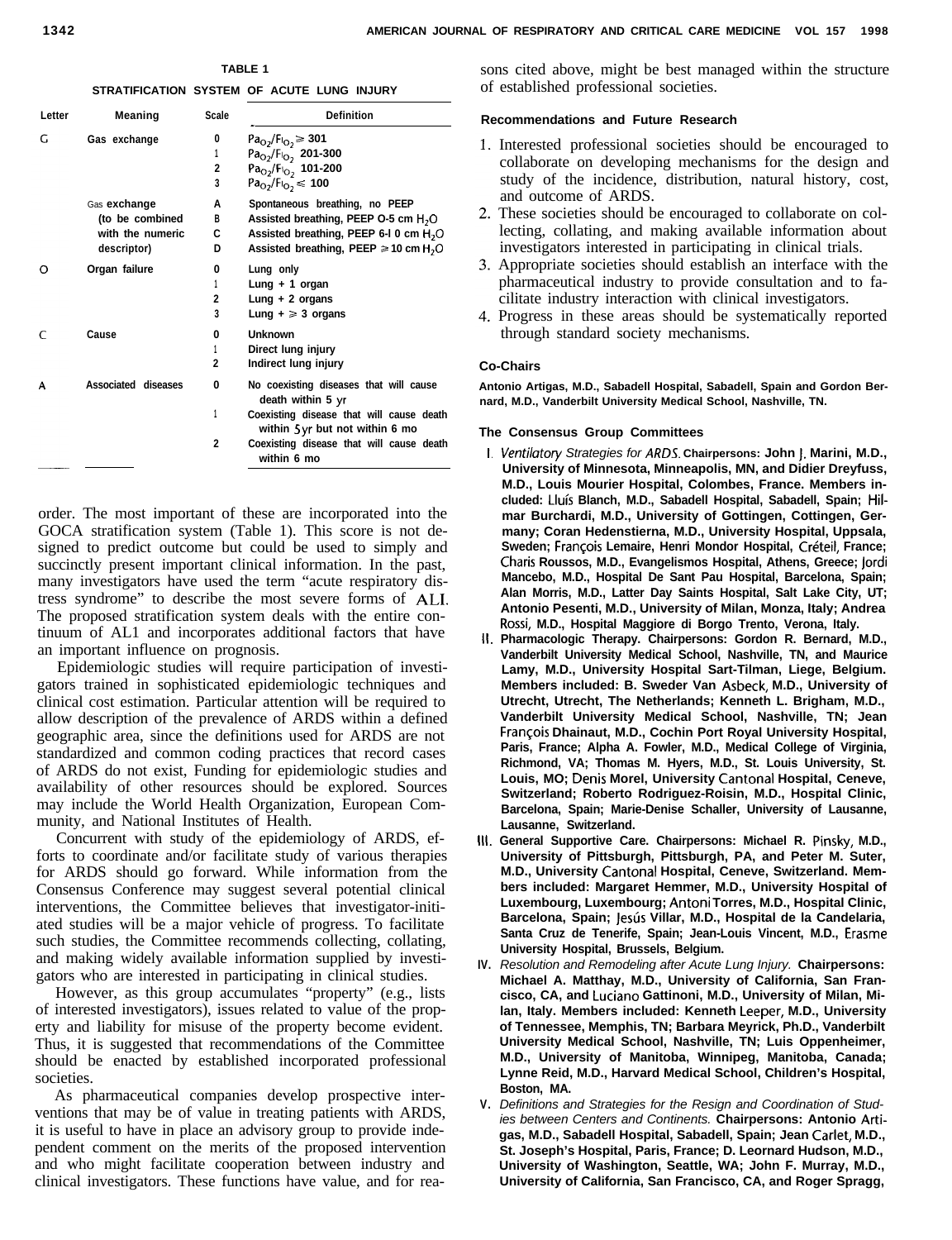**M.D., University of California, San Diego, CA. Members included: David Bihari, M.D., Guy's Hospital, London, UK; Carol Bosken, M.D., NIH, NHLBI, Division of Lung Diseases, Bethesda, MA (the views of Dr. Bosken are her own and do not necessarily represent those of the NIH/NHLBI); Jan Goris, M.D., University Hospital St. Radboud, Nijmegen, The Netherlands; Waldemar J. Johanson, M.D., New Jersey School of Medicine, Newark, NJ; Paul N. Lanken, M.D., University of Pennsylvania, Philadelphia, PA; Jean Roger Le Gall, M.D., St. Louis Hospital, Paris, France; Alan H. Morris, M.D., Latter Day Saints Hospital, Salt Lake City, UT; Jean Rinaldo, M.D., Vanderbilt University Medical School, Nashville, TN; Edward N. Pattishal, M.D., Burroughs Wellcome, Winston-Salem, NC.**

#### **References**

- 1. Artigas, A., J. Carlet, J. R. Le Gall, C. Chastang, L. Blanch, and R. Fernández. 1991. Clinical presentation, prognostic factors and outcome of ARDS in the European Collaborative Study (1985-1987): a preliminary report. In W. M. Zapol and F. Lemaire, editors. Adult Respiratory Distress Syndrome. Marcel Dekker, New York. 37-64.
- 2. Milbergh, J. A., D. R. Daris. K. P. Steinberg, and L. D. Hudson. 1995. Improved survival of patients with acute respiratory distress syndrome (ARDS): 1983-1993. *J.A.M.A. 273:306-3OY.*
- *3.* Wheeler, A. P., G. R. Bernard, and J. E. Rinaldo. 1991. Future clinical trials of pharmacological therapy of adult respiratory distress syndrome. In A. Artigas, F. Lemaire, P. M. Suter, and W. M. Zapol, editors. Adult Respiratory Distress Syndrome. Churchill Livingstone. London. 499-507.
- 4. Bernard, G. R., A. Artigas, K. L. Brigham, J. Carlet, K. Falke, L. Hudson, M. Lamy, J. R. LeGall, A. Morris, R. Spragg, the Consensus Committee. 1994. The American-European consensus conference on ARDS: definitions, mechanisms, relevant outcomes. and clinical trial coordination. *Am. J. Respir. Crit. Care* Med. 149:818-824.
- 5. Gattinoni. L., P. Pelosi, S. Crotti. and F. Valenza. 1995. Effects of positive end cxpiratory pressure on regional distribution of tidal volume and recruitment in adult respiratory distress syndrome. **Am.** J.Re*spir. Crit. Cure Med.* 151:3807-1814.
- 6. Marini, J. J. 1004. Ventilating ARDS: looking for Mr. Goodmode. *Anesthe.sio/ogy* 80:072-Y75.
- 7. Pesenti. A., P. Pelosi, N. Rossi, A. Virtuani, L. Brazzi. and A. Rossi. 1991. The effects of positive end-expiratory pressure on respiratory resistance in patients with the adult respiratory distress syndrome and in normal anesthetized subjects. *Am. Rev. Respir. Dis.* 144:101- 107.
- 8. Bowton, D. L.. and D. L. Kong. 1989. High tidal volume ventilation produces increased lung water in oleic acid injured rabbit lungs. Crit. Care Med. 17:908-9 I 1
- 9. Carlton. D. P., J. J. Cummings, R. G. Scheerer, F. R. Poulain, and R. D. Bland. 1990. Lung overexpansion increases pulmonary microvascular protein permeability in young lambs. *J. Appl. Physiof.* 69:577- 583.
- 10. Corbridge, 'T. C., L. D. H. Wood, G. P. Crawford, M. J. Chudoba, J. Yanos, and J. L. Sznajder. 1990. Adverse effects of large tidal volumes and low PEEP in canine acid aspiration, *Am. Rev. Respir. Dis.* 14231 I-315.
- 11. Dreyfuss, D., G. Basset, P. S. Soler, and G. Saumon. 1985. Intermittent positive-pressure hyperventilation with high inflation pressures produces pulmonary microvascular injury in rats. *Am. Rev. Respir. Dis.* 132:X80-843
- 12. Dreyfuss, D., P. Soler. and G. Saumon. 1995. Mechanical ventilationinduced pulmonary edema: interaction with previous lung alterations. Am. *J. Respir. Crit. Care Med.* 151:1568-1575.
- 13. Dreyfuss. D.. and G. Saumon. IYY3. Role of tidal volume, FRC, and end-inspiratory volume in the development of pulmonary edema following mechanical ventilation. **Am Rev. Respir.** Dis.148:1194-1203.
- 14. Dreyfuss, D.. and G. Saumon. 1992. Barotrauma is volutrauma, but which volume is the one responsible? *Intensive Cure Med.* 1X:139- 141.
- 15. Dreyfuss, D., P. Soler, G. Basset, and G. Saumon. 1988. High inflation pressure pulmonary edema: respective effects of high airway pressure, high tidal volume, and positive end expiratory pressure. *Am. Rev. Respir. Dis.* 137:l ISY-1164.
- I6 Gammon, R. B.. M. S. Shin, and S. E. Buchalter. lYY2. Pulmonary barotrauma in mechanical ventilation: patterns and risk factors. Chesr 102:56X-572.
- 17. Gammon, R. B., M. S. Shin, R. H. Groves, M. Hardin, C. Hsu, and S. E. Buchalter. 1995. Clinical risk factors for pulmonary barotrauma: a multivariate analysis. *Am. J. Respir. Crit. Care Med.* 152:1235-1240.
- 18. Hernandez, L. A., K. J. Peevy, A. A. Moise, and J. C. Parker. 1989. Chest wall restriction limits high airway pressure induced lung injury in young rabbits. J. *Appl. Physiol.* 66:2364-2368.
- 19. Kolobow, T., M. P. Moretti, R. Fumigalli, D. Mascheroni. P. Pruto, V. Chen, and M. Joris. 1987. Severe impairment in lung function induced by high peak airway pressure during mechanical ventilation. *Am. Rev. Respir.* Dis. 135:312-315.
- 20. Tsuno, K., P. Prato, and T. Kolobow. 1990. Acute lung injury from mechanical ventilation at moderately high airway pressures. J. *Appl. Physiol. 69:956-961.*
- *21.* Hernandez, L. A., P. J. Coker, S. May, A. L. Thompson, and J. C. Parker. 1990. Mechanical ventilation increases microvascular permeability in oleic acid injured lungs. *J. Appl. Physiol.* 69:2057-2061.
- *22.* Hickling, K. G., J. Walsh, S. Henderson, and R. Jackson. 1994. Low mortality rate in adult respiratory distress syndrome using low volume, pressure limited ventilation with permissive hypercapnia: a prospective study. *Crit. Care Med.* 22:1568-1578.
- 23. Marini, J. J., and S. A. Ravenscraft. 1992. Mean airway pressure: physiological determinants and clinical importance-parts 1 and 2. *Crit. Care Med.* 20:1461-1472, 1604-1616.
- 24. Rouby, J. J., T. Lherm, E. Martin de Lassale, P. Poete, L. Bodin, J. F. Finet, and P. Callard. 1993. Histologic aspects of pulmonary barotrauma in critically ill patients with acute respiratory failure. Intensive Care *Med.* 19:383-389.
- 25. Roupie, E., M. Dambrosio, G. Servillo, H. Mentec, S. el Altrous, L. Beydon, C. Brun-Buisson, F. Lemaire, and L. Brochard. 1995. Titration of tidal volume reduction and induced hypercapnia in adult respiratory distress syndrome (ARDS). **Am.** J. Respir. Crit. Care Med. 152:128.
- 26. Bond, D. M., J. McAloon, and A. B. Froese. 1994. Sustained inflations improve respiratory compliance during high frequency oscillatory ventilation but not during large tidal volume positive pressure ventilation in rabbits. Crit. Care Med. 22:1269-1277.
- 27. Muscedere, J. G., J. B. M. Mullen, K. Gan, A. C. Bryan, and A. S. Slutsky. 1994. Tidal volume at low airway pressures can augment lung injury. *Am. J. Respir. Crit. Care Med. 149:1327-1334.*
- *28.* Pelosi, P., L. D'Andrea, G. Vitale, A. Pesenti. and L. Gattinoni. 1994. Vertical gradient of regional lung inflation in adult respiratory distress syndrome. **Am. J.** Respir. Crit. Cure Med. 149:8-13.
- *29.* Gattinoni, L., P. Pelosi, G. Vitale. A. Pesenti, L. D'Andrea, and D. Mascheroni. 1901. Body position changes redistribute lung computed tomographic density in patients with acute respiratory failure. *Anesthesiology 74115-23.*
- *30.* Pappert, D., R. Rossaint, K. Slama, T. Gruning, and K. Falke. 1994. Influence of positioning on ventilation-perfusion relationships in severe adult respiratory distress syndrome. Chest106:151 l-1516.
- 31. Albert, R. K. 1994. One good turn **Intensive** Care Med. 20:247-248.
- 32. Broccard, A., and J. J. Marini. 1995. Effect of posture and position on the respiratory system. In J. L. Vincent, editor. Yearbook of Intensive Care and Emergency Medicine. Springer-Verlag. New York. 165-I 84.
- 33. Fu, Z., M. L. Costello, K. Tsukimoto, R. Prediletto, A. R. Elliott, 0. Mathieu-Costello, and J. B. West. 1992. High lung volume increases *stress* failure in pulmonary capillaries. J. *Appl. fhysiol. 73:123-133.*
- *34.* Mathieu-Costello, O., C. D. Willford, Z. Fu, R. M. Garden, and J. B. West. 1995. Pulmonary capillaries arc more resistant to stress failure in dogs than in rabbits. *J. Appl. Physiol.* 79:908-917.
- *35.* Rossaint. R., K. Falke, F. Lopez, K. Slama. W. Pison. and W. M. Zapol. 1993. Inhaled nitric oxide for the adult respiratory distress syndrome. N. *En@ J. Mrd.* 328:399-405.
- 36. Nahum, A., R. S. Shapiro, S. A. Ravenscraft, A. B. Adams, and J. J. Marini. 1995. Efficacy of expiratory tracheal gas insufflation in a canine model of lung injury. *Am. J. Respir. Crif. Cure* Med. 152:489- 495.
- 37. Ravenscraft, S. A., W. C. Burke, A. Nahum, A. B. Adams, G. Nakos, T. W. Marcy, and J. J. Marini. 1993. Tracheal gas insufflation augments CO<sub>2</sub> clearance during mechanical ventilation. **Am. Rev.** Re*spir. Dis. 148:345-351.*
- *38.* Fuhrman, B. P., P. R. Paczan. and M. DeFrancisis. lY91. Perfluorocarbon-associated gas exchange. **Crit.** Care Med. 19:712-722.
- *39.* Hirschl, R. B., T. Pranikoff, C. Wise, M. C. Overbeck. P. Gauger. R. J. Schreiner, R. Dechert, and R. Bart. 1996. Initial experience with partial liquid ventilation in adult patients with the acute respiratory distress syndrome. *J.A.M.A. 275:383-390.*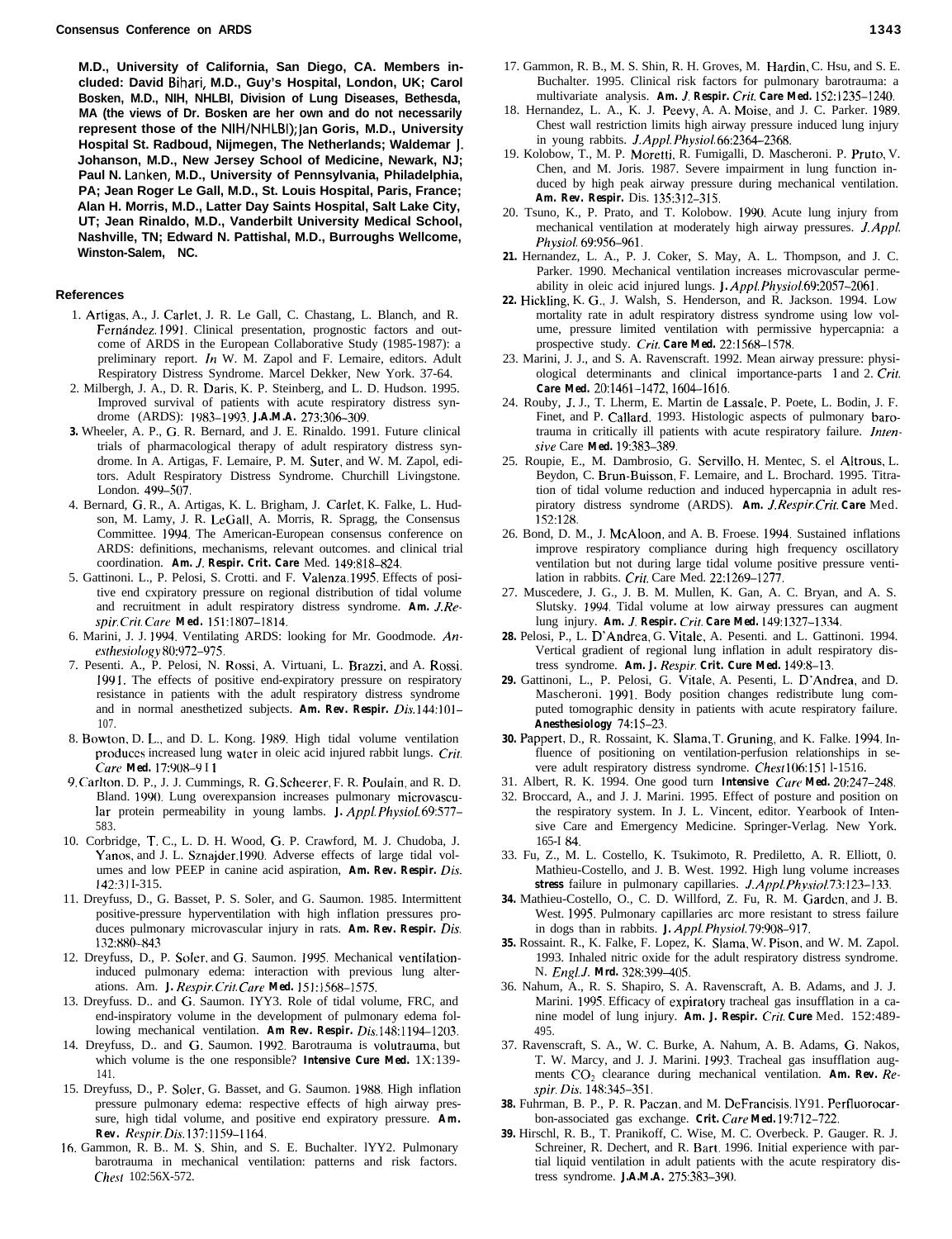- 40. Hirschl, R. B., R. Tooley, A. C. Parent, K. Johnson, and R. H. Bartlett. 1995. Improvement in gas exchange, pulmonary function, and lung injury with partial liquid ventilation: *a* study model in a setting of severe respiratory failure. *Chesf* 108:500-508.
- 41. Marini, J. J. 1995. Down side up: a prone and partial liquid asset. Intensive Cure *Med. 21:963-965.*
- *42.* Lewis, J. F., and A. H. Jobe. 1903. Surfactant and the adult respiratory distress syndrome. *An. Rev. Respir. Dis.* 147:218-233.
- *43.* Pappert, D.. T. Busch, H. Gerlach, K. Lewandowski, P. Rademacher, and R. Rossaint. 1995. Aerosolized prostacyclin versus inhaled nitric oxide in children with severe acute respiratory distress syndrome. *Anesthesiology* X2: 1507-I 5 1 1.
- 44. Brunet, F., D. Jeanhourquin, M. Monchi, J. P. Mira, L. Fierobe, A. Armaganidis, B. Renaud, M. Belghith, S. Novira, J. F. Dhainaut, and J. Dall'ava-Santucci. 1995. Should mechanical ventilation be optimized to blood gases, lung mechanics, or thoracic CT scan? *Am. J. Respir. Cri/. Care Med.* 152:524-530.
- 45. Lachmann. B. 1992. Open up the lung and keep the lung open. *Infen sive Care Med.* 18:3 1 Y-32 1.
- 46. Ranieri. V. M., IL. Mascia, T. Fiore. F. Bruno, A. Brienza, and R. Giuliani. lYY5. Cardiorespiratory effects of positive end expiratory pressure during progressive tidal volume reduction (permissive hypercapnia) in patients with acute respiratory distress syndrome. *Ane.sfhrsiology 83:7 1 O-720.*
- *47.* Suter. P. M., H. B. Fairley, and M. D. Isenberg. 1978. Effect of tidal volume and positive end-expiratory pressure on compliance during *me*chanical ventilation. Chest 73:158-162.
- 4X. Feihl, F.. and C. Perret. IYY4. Permissive hypercapnia: how permissive should we be? Ant. *J. Respir. Crit. Core Med.* 150:1722-1737.
- 49. Kacmarek. R. M., and K. G. Hickling. 1993. Permissive hypercapnia. *Rrspir. Cure 38:373-.3X7.*
- *SO.* Amato, M. B. P., C. S. V. Barbas. D. M. Medeiros, G. D. P. Schettino, G. L. Filho. R. A. Kairalla. D. Deheinzelin, C. Morais, E. 0. Fernandez. T. Y. Takagaki, and G. R. R. Carvalho. 1995. Beneficial effects of the 'open lung' approach with low distending pressures in acute respiratory distress syndrome. Am. J. Respir. Crit. Care Med. 152: *18X-1846.*
- *51.* Morris, A. H., C. J. Wallace, R. L. Menlove. T. P. Clemmer. J. F. Orme, Jr.. L. K. Weaver, N. C. Dean, F. Thomas, T. D. East, N. L. Pace, M. R. Suchyta. E. Beck, M. Bomhino, D. F. Sittig, S. Bohm, B. Hoffman, H. Becks, S. Butler, J. Pearl, and B. Rasmusson. 1994. Randomized clinical trial of pressure controlled inverse ratio ventilation and extracorporeal  $CO<sub>2</sub>$  removal for adult respiratory distress syndrome. *Anl. .I. Rexpir. Crif. Cure Med. 14Y:295-305.*
- 52. Marcy, T. W., and J. J. Marini. 1991. Inverse ratio ventilation in ARDS: rationale and implementation. *Chest* 100:494-504.
- 53. Gluck. E.. S. Heard, C. Pate]. J. Mohr, and J. Calkins. 1993. Use of ultra high frequency ventilation in patients with ARDS a preliminary report. *Chesf* 103:1413-1420.
- 54. Tuchschmidt, J., J. Fried, M. Astiz, et al.1992. Elevation of cardiac output and oxygen delivery improves outcome in septic shock. *Chest* 102:2 16-220.
- 55. Gattinoni, L., L. Brazzi, P. Pelosi, R. Latini, G. Tognoni, A. Pesenti. and R. Fumigalli. 1995. A trial of goal-oriented hemodynamic therapy in critically ill patients: SvO2 Collaborative Group. N. Engl. J. *Med.* 333:102S-1032.
- 56. Schuster, D. P. 1995. Fluid management in ARDS: 'keep them dry' or does it matter? *Intensive Care Med.* 21:101-103.
- 57. Rinaldo. J. E., and J. W. Christman. IYYO. Mechanisms and mediators of the adult respiratory distress syndrome, C/in. *Chesf Med.* 11:621- 632.
- 58. Brigham. K. L. 1986. Role of free radicals in lung injury. *Chest X9:8.59-X63.*
- 59. Weiss. S. J. 1989. Tissue destruction by neutrophils. N. Engl. J. Med. 320:36S-376.
- 60. Tracey. K. J., and A. Cerami. 1093. Tumor necrosis factor: an update and review of its biology. Crit. Care Med. 21:S415-S422.
- 61. Dhainaut, J. F., J. P. Mira, and L. Fierobe. 1994. Platelet activating factor pathophysiological changes and therapeutic implications in scpsis. In K. Reinhart. K. Eyrich. and C. Sprung, editors. Sepsis: Current Perspectives in Pathophysiology and Therapy. Springer Verlag. Berlin. 382-390.
- 62. Christman, J. W., A. P. Wheeler, and G. R. Bernard. 1901. Cytokines and sepsis: what arc the therapeutic implications? *J. Crif. Care 6:172- 1x2.*
- *63.* Marks, J. D.. C. B. Marks. J. M. Lute. B. Montgomery, J. Turner, C. A. Metz, and J. F. Murray. 1990. Plasma tumor necrosis factor in pa-

tients with septic shock: mortality rate, incidence of adult respiratory distress syndrome, and effects of methylprednisolone administration, *Am. Rev. Respir. Dis. 141:94-97.*

- *64.* Suter, P. M., S. Suter, E. Girardin, P. Roux-Lomhard, G. E. Grau, and J. M. Dayer. 1992. High bronchoalveolar levels of tumor necrosis factor and its inhibitors. interleukin-1, interferon and elastase in patients with ARDS after trauma, shock or sepsis. *Am. Rev. Respir. Dis. 145:1016-1022.*
- *65.* Hyers, T. M., S. M. Tricomi, P. A. Dettenmeier, and A. A. Fowler. 1991. Tumor necrosis factor levels in serum and bronchoalveolar lavage fluid of patients with the adult respiratory distress syndrome. *Am. Rev. Respir. Dis. 144~268-271,*
- *66.* Pacht, E. R., A. P. Timerman, M. G. Lykens, and A. J. Merola. 1091. Deficiency of alveolar fluid glutathione in patients with sepsis and the adult respiratory distress syndrome. Chest100:1397-1403.
- 67. Bernard, G. R., B. B. Swindell, M. J. Meredith, F. E. Carroll, and S. B. Higgins. 1989. Glutathione (GSH) repletion by n-acetylcysteine (NAC) in patients with the adult respiratory distress syndrome (ARDS) (abstract). *Am. Rev. Respir. Dis. 13Y:A221.*
- *68.* Lee, C. T., A. M. Fein, M. Lippmann. M. Holzman. P. Kimhel. and G. Weinbaum. 1981. Elastolytic activity of pulmonary lavage fluid from patients with adult respiratory-distress syndrome. N. Engl. J. Med. 304:392-196.
- 69. Christner, P., A. Fein, S. Goldberg. M. Lippman, W. Aharus, and G. Weinbaum. 1985. Collagenase in the lower respiratory tract of patients with adult respiratory distress syndrome. *Anl. Rev. Respir. Dis.* 131:690~695.
- 70. Miller, E. J., A. B. Cohen, S. Nagao, D. Griffith, R. J. Maunder, T. R. Martin, J. P. Wiener-Kronish. M. Sticherling. E. Christophers. and M. A. Matthay. 1992. Elevated levels of NAP-liinterleukin-X are present in the airspaces of patients with the adult respiratory distress syndrome and are associated with increased mortality. *Am. Rev. Rrspir. Dis. 146:427-432.*
- 71. Donnely, S. C., C. Haslett, I. Dransfield, C. E. Robertson, D. C. Carter, J. A. Ross, I. S. Grant, and T. F. Tedder. 1994. Role of selecting in development of adult respiratory distress syndrome. *Lnncef* 344:215- 219.
- 72. Baughman, R. P., K. L. Gunther, D. A. Keeton. and E. N. Pattishall. 1996. Changes in the inflammatory response of the lung during acute respiratory distress syndrome: prognostic indicators. Am. J. Respir. *Crit. Care Med.* 154:76-81.
- 73. Zapol, W. M., and M. T. Snider. 1997. Pulmonary hypertension in severe acute respiratory failure. N. Engl. J. Med. 296:476-480.
- 74. Zapol, W. M., and W. E. Hurford. 1993. Inhaled nitric oxide in the adult respiratory distress syndrome and other lung diseases. New *Horizons* 1:63X-650.
- 75. Spragg, R. G., N. Gilliard, P. Richman, R. M. Smith, R. D. Hite, D. Pappert, B. Robertson, T. Curstedt, and D. Strayer. 1994. Acute effects of a single dose of porcine surfactant on patients with the adult respiratory distress syndrome. *Chesf* 105: 195-202.
- 76. Maclntyre, N. R., R. E. Coleman, F. S. Schuller, *cf al.* 1994. Efficiency of the delivery of aerosolized artificial surfactant to intubated patients with the adult respiratory distress syndrome (abstract). *Am. J. Respir. Crif. Care Med.* 14Y:A125.
- 77. Anzueto, A., R. P. Baughman, K. K. Guntupalli. J. G. Weg. H. P. Wiedemann, A. Artigas, F. Lemairc, W. Long, D. S. Zaccardelli, E. N. Pattishall. for the Exosurf Acute Respiratory Distress Syndrome Sepsis Study Group. 1996. Aerosolized surfactant in adults with sepsis-induced acute respiratory distress syndrome. N. Engl.J. Med. 334:1417-1421.
- 7X. Shcnai, J. P., K. A. Kennedy, F. Chytil, and M. T. Stahlman. 1987. Clinical trial of vitamin A supplementation in infants susceptible to bronchopulmonary dysplasia. *J. Pediatr*.111:269-277.
- 79. Hogg, J. C. 1989. Morphologic features of the lung in the respiratory failure associated with hypovolemic and septic shock. Prog. Clin. *Biol. Rex* 30X27-35.
- 80. Snyder, L. S., M. 1. Hertz, K. R. Harmon, and P. B. Bitterman. 1990. Failure of lung repair following acute lung injury: regulation of the fibroproliferative response (part I). *Chest* 98:733-738.
- XI. Snyder. L. S.. M. I. Hertz, K. R. Harmon, and P. B. Bitterman. 1990. Failure of lung repair following acute lung injury: regulation of the fihroproliferative response (part 2). *Chest* 98:989-993.
- 82. Gregory. J. J., J. E. Gade, T. M. Hyers, C. Crim, L. D. Hudson, K. P. Steinberg, R. A. Maunder, R. G. Sprag. R. M. Smith, D. F. Tierney, G. Gipe, W. J. Longore, and M. E. Moxley. 1994. Survanta supplementation in patients with acute respiratory distress syndrome (ARDS) (abstract). *Am. J. Respir. Crif. Cure Med. 14Y:AS67.*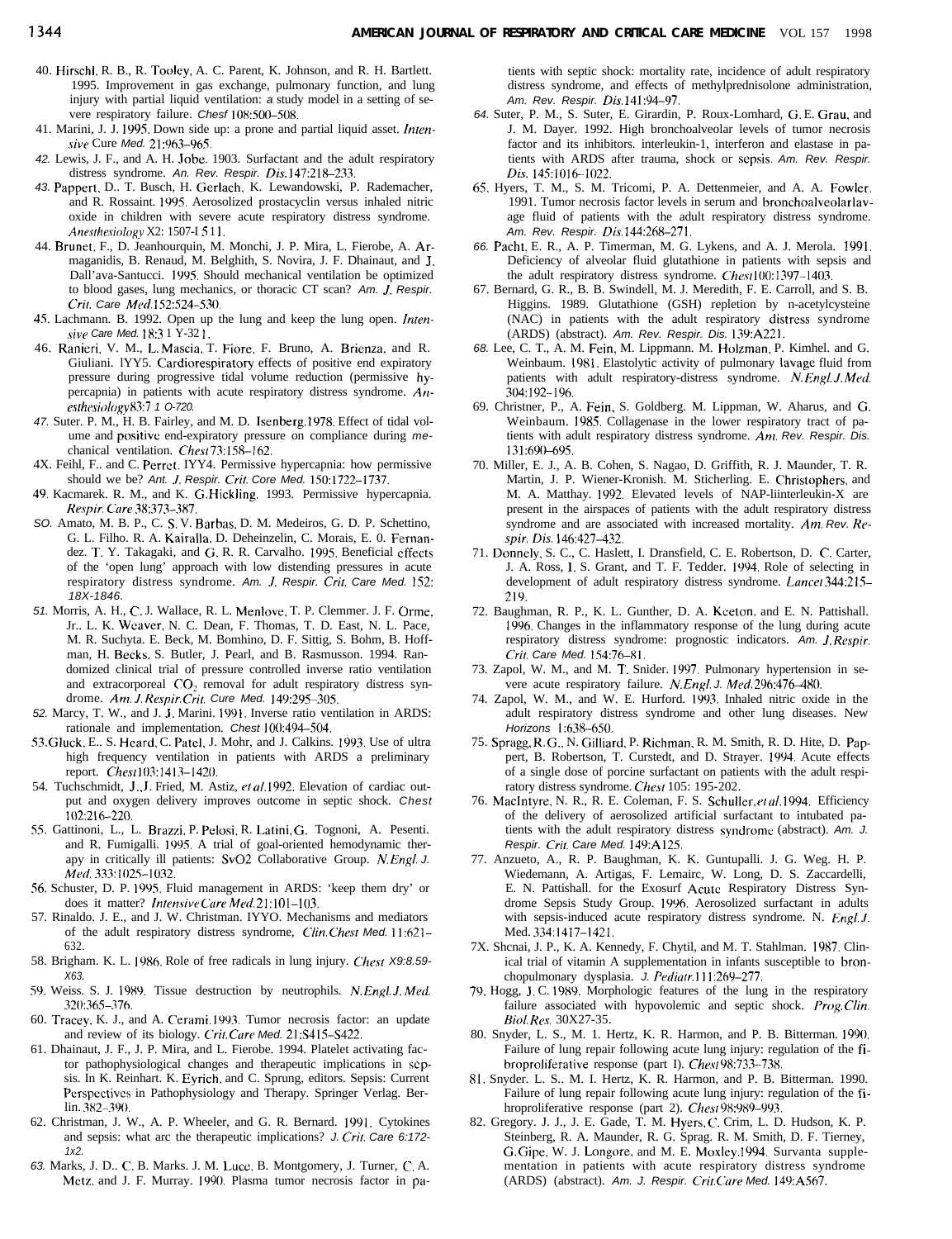- 83. Bernard, G., and J. D. Plitman. 1994. The pharmacology of the acute respiratory distress syndrome. In M. M. Parker, M. J. Shapiro, and D. T. Porembka, editors. Critical Care: State of the Art. Society of Critical Care Medicine, Fullerton, CA. 29-54.
- 84. Kollef, M. H., and D. Schuster. 1995. The acute respiratory distress syndrome. N. Engl. J. Med. 332:27-37.
- 85. Ziegler. E. J., C. J. Fisher. C. L. Sprung, R. C. Straube, J. C. Sadoff, G. E. Foulke, C. H. Wortel. M. P. Fink, R. P. Dellinger, N. H. Teng, 1. E. Allen, H. J. Berger. E. L. Knatterus, A. F. LoBuglio, C. R. Smith, and the HA-RA Sepsis Study Group. 1991. Treatment of gram-negative bacteremia and septic shock with HA-1A human monoclonal antibody against endotoxin. N. Engl. J. *Med. 324:429-436.*
- *X6.* Greenman, R. L., R. M. H. Schein, M. A. Martin, R. P. Wenzel, N. P. Maclntyrc, G. Emmanuel, and M. Ohmel. 1991. A controlled clinical trial of murine monoclonal IGM antibody to endotoxin in the treatment of gram-negative sepsis. *J.A.M.A. 266:1097-l 102.*
- *X7.* Lute. J. M., A. B. Montgomery. J. D. Marks, J. Turner, C. A. Metz, and J. F. Murray. 1988. Ineffectiveness of high-dose methylprednisolone in preventing parenchymal lung injury and improving mortality in patients with sepsis. *Am. Rev. Reyir. Dis. 138:62-68.*
- XX. Bernard, G. R., J. M. Luce, C. L. Sprung, et al. 1987. High-dose corticosteroids in patients with the adult respiratory distress syndrome. N. *Engl.* J. Med. 317:1565-1570.
- 89. Schonfeld. S. A., Y. Ploysongsang. R. DiLisio, er al. 1983. Fat embolism prophylaxis with corticosteroids: prospective study in high-risk patients. *Ann. Inlern. Med. YY:438-443.*
- **90.** Lindeque. B. G. P., H. S. Schoeman, G. F. Dommisse, et al. Fat embolism and the fat embolism syndrome: a double-blind therapeutic study. **J. Bone Joint** Surg. 69B:128-131.
- 91. Kallenbach, J., M. Lewis, M. Zaltzman, C. Feldman, et al. 1987. 'Lowdose' corticosteroid prophylaxis against fat embolism. *J. Trauma* 27: 1173-1176.
- 92. Masur, H., P. Meier, J. A. McCutchan, G. R. Bernard, and the National Institutes of Health, University of California Expert Panel for Corticosteroids as Adjustive Therapy for Pneumocytis Pneumonia. 1990. Consensus statement for use of corticosteroids as adjunctive therapy for Pneumocystis pneumonia in AIDS. N. *Engl. J. Med.* 323:1500-*1.504.*
- 93. Meduri, G.U., A. S. Chinn, K. V. Leeper, K. V. Leeper, R. G. Wunderink, E. Tolley, M. T. Winer-Muram, V. Khare, and M. Eltorkey. 1994. Corticosteroid rescue treatment of progressive fibroproliferation in late ARDS. Chest 105:1516-1527.
- 94. Meduri. G. U., S. Headley, E. Golden, S. Carson, R. Umberger, T. Kelso, and E. Tolley. 1997. Methylprednisolone treatment (MPT) of late ARDS (abstract). **Am. J.** Respir Crit. Cure Med. 155:A391.
- Y5. Bernard. G. R., H. D. Reines, P. V. Halushka, S. B. Higgins, C. A. Metz, B. B. Swindell, P. E. Wright, F. L. Watts, and J. J. Urbanas. 1991. Prostacyclin and thromboxane A2 formation is increased in human sepsis syndrome: effects of cyclooxygenase inhibition. *Am. Rev. Respir. Dis.* 144:1095-1101.
- 96. Haupt, M., M. Jastremski, T. Clemmer. C. A. Metz, and the Ibuprofen Study Group. 1991. Effect of ibuprofen in patients with severe sepsis: a randomized double-blind multi-center study. *Crit. Cure* Med. 19:1339- 1347.
- Y7. Yu. M.. and G. A. Tomasa. 1093. A double-blind, prospective, randomized trial of ketoconazole. a thromboxane synthetase inhibitor, in the prophylaxis of the adult respiratory distress syndrome. *Crit. Care Med.* 21:1635-l 642.
- 98. Lanore. J. *J..* J. F. Dhainhaut, C. J. Fisher, S. M. Opal, J. Zimmerman, P. Nightingale, S. Stephens, A. L. Schein, G. A. Panacek, J. L. Vincent. G. E. Foulke, E. L. Warren, C. Garrard, G. Park, M. W. Bodner, J. Cohen. G. van der Linden, J. C. Sadoff, and CQ0006 Study Group. 1903. Effects of an anti-TNF IgG monoclonal antibody on left ventricular performance in septic patients (abstract). *Am. Respir. Rev. Dis.* 147:A202.
- 99. Abraham, E., R. Wunderink, H. Silverman, T. M. Perl, S. Nasraway, H. Levy, R. Bone, R. P. Wenzel, R. Balk, R. Allred. J. E. Pennington, J. C. Wherry, and  $TNF-\alpha MAb$  Sepsis Study Group. 1995. Efficacy and safety of monoclonal antibody to human tumor necrosis factor-0 in patients with sepsis syndrome: a randomized, controlled, doubleblind, multicenter clinical trial. *J.A.M.A. 273:934-941.*
- 100. Fisher, C. J., J. F. A. Dhainaut, S. M. Opal, J. P. Pribble, R. A. Balk, G. J. Slotman, T. J. Iberti, E. C. Rackow, M. J. Shapiro, R. L. Greenman, D. Reines, M. P. Shelly, B. W. Thompson, J. F. La Brecque, M. A. Catalano. W. A. Knaus, J. C. Sadoff, for the Phase III rhIL-lra Sepsis Syndrome Study Group. 1994. Recombinant human interleukin I: receptor antagonist in the treatment of patients with sepsis

syndrome. *J.A.M.A. 271:934-941.*

- 101. Pinckard, R. N., L. M. McManus, and D. J. Hanahan. 1982. Chemistry and biology of acetyl glyceryl ether phosphorylcholine (platelet-activating factor). *Advances in Inflammation Research 4:147-l 80.*
- 102. Ward, A., and S. P. Clissold. 1987. Pentoxifylline: a review of its pharmacodynamic and pharmacokinetic properties, and its therapeutic efficacy. **Drugs** 34:50-97.
- 103. Mandell, G. 1988. ARDS, neutrophils and pentoxifylline. *Am. Rev. Rrspir. Dis.* 138:1103-1105.
- 104. Farmer, J. C., T. H. Burkey, R. R. Kew. and R. 0. Webster. 1991. Concentration-dependent regulatory effects of prostaglandin El on human neutrophil function in *vitro. Am. Rev. Respir. Dis. 144:593-590.*
- 105. Holcroft, J. W., M. J. Vassar, and C. J. Weber. 1986. Prostaglandin El and survival in patients with the adult respiratory distress syndrome: a prospective trial. *Ann. Surg.* 203:371-37X.
- 106. Bone, R. C., G. Slotman, R. Maunder. H. Silverman, T. M. Myers. M. B. Kerstein, and J. J. Ursprung. 1989. Randomized double-blind. multi-center study of prostaglandin El in patients with the adult respiratory distress syndrome. *Chest* 96:114-l 19.
- 107. Cross, C. E., B. Halliwell, E. T. Borish, et al. 1987. Oxygen radicals and human disease. *Ann. Intern. Med. 107:526-545.*
- *108.* McQuire, W. W., R. G. Spragg, A. B. Cohen. and C. G. Cochrane. 1982. Studies on the pathogenesis of the adult respiratory distress syndrome. *J. Clin. Invest.* 69:543-553.
- 109. Bernard, G. R. 1991. N-acetylcysteine in experimental and clinical acute lung injury. **Am. J.** Med. 91(Suppl. 3C):54S-59S.
- 110. Jepson, S., P. Herlevsen, P. Knudsen, M. Bud, N. 0. Klausen. 1992. Antioxidant treatment with N-acetylcysteine during adult respiratory distress syndrome: a prospective, randomized. placebo-controlled study. *Crit. Care Med. 20:918-923.*
- 111. Wolff, H. R. D., and H. W. Seegert. 1982. Experimental and clinical results in shock lung treatment with vitamin E. *Ann. N. Y. Acad. Sci. 393:392409.*
- 112. Bernard, G.R., W. Dupont, T. Edens, S. Higgins, K. Jiang, P. Morris, H. Paz, J. Russel, K. Steinberg, M. Stroud. B. Swindel, A. P. Wheeler, and P. Wright. 1994. Antioxidants in the acute respiratory distress syndrome (ARDS) (abstract). **Am. J. Respir. Crit. Cure Med.** *149:A241.*
- *113.* Suter, P. M., G. Domenighetti, M.-D. Schaller. M.-C. Laverriere, R. Ritz, and C. Perret. 1994. N-acetylcysteine enhances recovery from acute lung injury in man: a randomized. double-blind, placebo-controlled clinical study. *Chest 105: 190-I 94.*
- *114.* Bernard, G. R., A. P. Wheeler, M. M. Arons. P. E. Morris, H. L. Paz. J. A. Russell, and P. E. Wright. 1997. A trial of antioxidants N-acetylcysteine and procysteine in the acute respiratory distress syndrome. *Chest* 112:164-172.
- 115. Ricou, B., L. Nicod, H. G. Welgus, P. M. Suter, and J. M. Dager. 1996. Matrix metalloproteinases and TIMP in acute respiratory distress syndrome. **Am.** J. Respir. Crit. Core Med. 154(Pt.1):346-352.
- 116. Wheeler, A. P., F. E. Carroll, and G. R. Bernard. 1993. Radiographic issues in the adult respiratory distress syndrome. New *Horizons 1:471477.*
- *117.* Wortel, C. H., and C. M. Doerschuk. IYY3. Neutrophils and neutrophilendothelial cell adhesion in adult respiratory distress syndrome. New *Horizons* <sup>I</sup> *:631-637.*
- 118. Nelson, S., and G. J. Bagby. 1996. Granulocyte colony-stimulating factor and modulation of inflammatory cells in sepsis. Clin. Chesr Med. 17:319-332.
- 119. Gilliard, N., D. Pappert, and R. G. Spraag. 1995. Fractal analysis of *sur*factant deposition in rabbit lungs. *J. Appl. Physiol.* 78:862-866.
- 120. Brigham. K. L., A. E. Canonico, J. T. Conary, et al.1994. Potential for gene therapy in the treatment of sepsis. *In* K. Reinhart. K. Eyrick, and C. Sprung, editors. Sepsis: Current Perspectives in Pathophysiology and Therapy. Update in Intensive Care and Emergency Medicine. Springer-Verlag, Berlin. 52X-535.
- 121. Hyers, T. M. 1994. Risk factors and outcome in ARDS. fn J. L. Vincent, editor. Yearbook of Intensive Care and Emergency Medicine. Springer-Verlag, Berlin. 465-473.
- 122. Shoemaker, W. C., P. L. Appel, H. B. Kram, K. Waxman. and T.-S. Lee. 1988. Prospective trial of supranormal values of survivors as therapeutic goals in high-risk surgical patients. **Chest** 94:1176-1186.
- 123. Ronco, J. J., T. Phang, K. R. Walley, B. Wiggs, J. C. Fenwick, and J. A. Russell. 1991. Oxygen consumption is independent of changes in oxygen delivery in severe adult respiratory distress syndrome. *Am. Rev. Respir.* Dis. 143:1267-1273.
- 124. Hayes, M. A., A. C. Timrnins, E. H. S. Yau. M. Palazzo, C. J. Hinds. and D. Watson. 1994. Elevation of systemic oxygenation in the treat-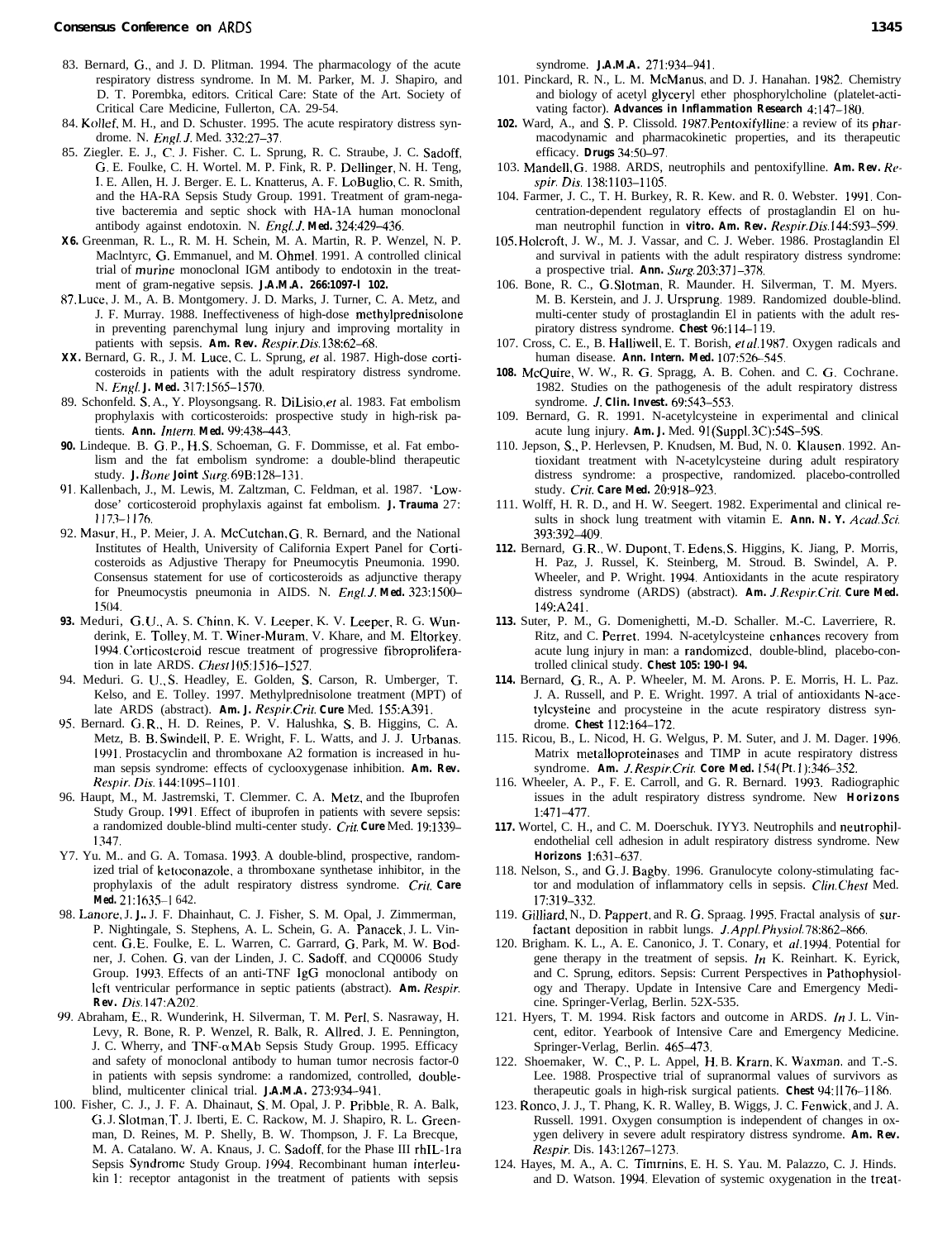ment of critically ill patients. N. Engl. J. Med. 330:1717-1722.

- 125. Stelzer, H., M. Hiesmayer, N. Mayer, P. Krafft, and A. F. Hammerle. 1994. The relationship between oxygen delivery and uptake in the critically ill: is there a critical or optimal value? *Anaesthesiu* 49:229- 236.
- 126. Gilbert, E. M., M. T. Haupt, R. Y. Mandanas, A. J. Huaringa, and R. W. Carlson. 1986. The effect of fluid loading, blood transfusion, and catecholamine infusion on oxygen delivery and consumption in patients with **sepsis.** *Am. Rev. Rapir. Dis. 134:873-878.*
- 127. Pool, G. V.. J. W. Meredith, T. Penned, and S. A. Millis. 1982. Comparison of colloid and crystalloids in resuscitation from hemorrhage shock. Surg. Gynecol. Obstet. 154:577-586.
- 128. Ruokonen, E., J. Takala, and A. Vusaro. 1991. A effect of vasoactive treatment on the relationship between mixed venous and regional oxygen saturation. Crif. Cure Med. 19:1365-1369.
- 129. Chiolero. R., J.-P. Flatt, J.-P. Revelly, and E. Jequier. 1991. Effects of catecholamine on oxygen consumption and oxygen delivery in critically ill patients. Chest 100:1676-1684.
- 130. Pinsky, M. R., and G. M. Matuschak. 1990. A unifying hypothesis of multiple systems organ failure: failure of host defense homeostasis. *J. Crit. Cow* 5:10x-1 14.
- 131. Schuller, D., J. P. Mitchell, F. S. Calandrino. and D. P. Schuster. 1991. Fluid balance during pulmonary edema: is fluid gain a marker or a cause of poor outcome'? Chest100:1068-1075.
- 132. Pulmonary Artery Catheter Consensus Conference Participants. 1997. Consensus statement. Crit. Care Med. 25:910-925.
- 133. Fulkerson. W. J.. and G. R. Bernard. 1997. Right heart catheterization in acute respiratory failure. New Horizons 5:239-243.
- 134. Cobb. D. K.. K. P. High, R. G. Sawyer, C. A. Sable, R. B. Adams, D. A. Lindley, T. L. Pruett. K. J. Schwenzer, and B. M. Farr. 1992. A controlled trial of scheduled replacement of central venous and pulmonary-artery catheters. N. Engl. J. Med. 327: 1062-1068.
- 135. Torres. A., J. Serra-Battles, E. Ros, C. Piera, J. Puig de la Bellacasa, A. Cobos, F. Lomeha, and R. Rodriguez-Roisin. 1992. Pulmonary aspiration of gastric contents in patients receiving mechanical ventilation: the effect of hody position. **Ann. Intern.** Med. 116:540-543.
- 136. Ledingham, 1. M., S. R. Alcock. A. T. Eastway, I. C. McKay, S. R. Alcock. J. C. McDonald, and G. Ramsay. 1988. Triple regimen of selective decontamination of the digestive tract, systemic ccfotamine, and microbiological surveillance for prevention of acquired infection in intensive care. Lancer April:785-789.
- 137. Valles, J.. A. Artigas, J. Rello. N. Bonsons, D. Fontanals, L. Blanch. R. Fernandez, F. Baigorri, and J. Mestre. 1995. Continuous aspiration of suhglottic secretions in preventing ventilator-associated pneumonia. **Ann.** *Intern*. Med. 122:179-186.
- 138. Chastre. J., and J. Y. Fagon. 1994. Invasive diagnostic testing should be routinely used to manage ventilated patients with suspected pneumonia. **Am. J. Respir. Crit. Cure Med.** 150:570-574.
- 139. Niederman, M. S., A. Torres, and W. Summer. 1994. Invasive diagnostic testing is not needed routinely to manage suspected ventilatorassociated pneumonia. **Am. J.** Respir. Crit. **Care** Med. 150:565–569.
- 140. Meduri, G. U., and J. Chastre. 1992. The standardization of bronchoscopic techniques for ventilator-associated pneumonia. **Chest** 102:S575-S645.
- 141. Koretz, R. L. 1994. Feeding controversies. *In G.* Zaloga, editor. Nutrition in Critical Care. Mosby. St. Louis. 283-296.
- 142. European Society of Intensive Care Medicine. 1994. Round Table Conference on Metabolic Support of Critically Ill Patients. Intensive Cure *Med.* 20:298-299.
- 143. The Veteran's Affairs Total Parenteral Nutrition Cooperative Study Group. 1986. Peri-operative total parenteral nutrition in surgical patients. N. *Engl.* J. Med. 70:180-182.
- 144. Moore, F. A.. D. V. Feliciano, R. J. Andressy, A. H. McArdle, F. V. Booth. T. B. Morgenstein-Wagner. J. M. Kellum, Jr., R. E. Welling, and E. E. Moore. 1992. Early enteral feeding, compared with parenteral reduces postoperative septic complications: the results of a mcta-analysis. *Ann. Surg* 216:172-183.
- 145. Duke, G. J., and A. D. Bersten. 1992. Dopamine and renal salvage in the critically ill patient. *Anaesth. intensive Care 20:277-2X7.*
- *146.* Aidinis. S. J.. J. Lafferty, and H. M. Shapiro. 1976. Intracranial response to PEEP. Anesthesiology 45:1239-1245.
- 147. Wheeler, A. P. 1997. Analgesia, sedation, and therapeutic paralysis in the critically ill. Seminars in Respiratory and Critical Cure Medicine *18:30~3.*
- 148. Norton, L. C., M. Chulay, M. Tyler, L. Hoffman, E. Elpern, J. Larson, et al. 19x8. Common problems and state of the art in nursing care of the mechanically ventilated patient. *Am. Rev. Respir. Dis. 138:1055-1056.*
- *14Y.* Prod'hom, G., P. Leuenherger. J. Koerfer, A. Blum, R. Chiolero, M. D.

Shaller, C. Perret, D. Spinnler, J. Blondell. H. Siegrist. L. Saghafi, D. Blanc, and P. Francoli. 1994. Nosocomial pneumonia in mechanically ventilated patients receiving antacid, ranitidine. or sucralfate as prophylaxis for stress ulcer: a randomized controlled trial. *Ann. Intern. Med.* 120:653-662.

- 150. Lamy. M., R. J. Fallat, E. Koeniger, H. P. Dietrich, J. L. Ratliff. R. Eberhart, H. J. Tucker, and J. D. Mill. 1976. Pathologic features and mechanisms of hypoxemia in adult respiratory distress syndrome. *Am. Rev. Respir.* Dis. 114:267-284.
- 151. Murray, J. F., M. A. Matthay. J. M. Luce, and M. R. Flick. 1988. An expanded definition of the adult respiratory distress syndrome. *Am. Rev. Respir. Dis. 138:720-723.*
- 152. Rinaldo, J. E., and R. M. Rogers. 1982. Adult respiratory distress syndrome: changing concepts of lung injury and repair. N. *Engl. J. Med. 306:900-909.*
- *153.* Brigham. K. L., and B. Meyrick. 1986. Endotoxin and lung injury. *Am. Rev. Respir. Dis. 133:913-927.*
- *154.* Matthay, M. A., and J. P. Wiener-Kronish. 1990. Intact epithelial barrier function is critical for the resolution of alveolar edema in humans. **Am. Rev.** Respir. Dis.142:1250-1257.
- 1.55. Staub, N. C.. R. W. Hyde, and E. Crandall. 1990. Workshop on techniques to evaluate lung alveolar-microvascular injury. Am. *Rev. Respir. Dis.* 141:1071-1077.
- 156. Gregory, T. J., W. J. Longmore, M. A. Mosley, et al. 1991. Surfactant chemical composition and biophysical activity in acute respiratory distress syndrome. *J. Clin. Invest.* 88:1976-1981.
- 157. Hallman, M., R. Spragg, J. H. Harrell, and K. M. Moser. lY82. Evidence of lung surfactant abnormality in respiratory failure. *J. C/in. Invest.* 70:673-683.
- 158. Clark, J. G., J. A. Milberg, K. P. Steinberg, and L. D. Hudson. 1995. Type III procollagen peptide in adult respiratory distress syndrome. *Ann. Intern* Med. 122:17-23.
- 159. Bachofen, M., and E. R. Weibel. 1977. Alterations of the gas exchange apparatus in adult respiratory insufficiency associated with septicemia. *Am. Rev. Respir.* Dis. I16:589\_61S.
- 160. Fukuda. Y., M. Ishizaki, Y. Masuda, G. Kimura, 0. Kawanami, and Y. Masugi. 1987. The role of intraalveolar fibrosis in the process of pulmonary structural remodeling in patients with diffuse alveolar damage. Am. *J. Pathol*.126:171-182.
- 161. Matthay, M. A. 1994. Function of the alveolar epithelial barrier under pathological conditions. *Chest 105:675-745.*
- 162. Tomashefski, J. F., Jr., P. Davies, C. Boggis, R. Greene, W. M. Zapol. and L. Reid. 1983. The pulmonary vascular lesions of the adult respiratory distress syndrome. **Am. J.** Pathol.112:112-126.
- 163. Gattinoni, L., M. Bombino, P. Pelosi, A. Lissoni, A. Pesenti, R. Fumagalli, and M. Tagliabuc. 1994. Lung structure and function in different stages of severe adult respiratory distress syndrome. *J.A.M.A. 271x1772-1779.*
- *164.* Zapol, W. M.. R. L. Trelstad, J. W. Coffey, 1. Tsai, and A. R. Salvador. 1979. Pulmonary fibrosis in severe acute respiratory failure. **Am.** *Rev. Respir. Dis. 139x547-554.*
- *16.5.* Berthiaume, Y., K. H. Albertine. M. Grady, G. Fich, and M. A. Matthay. 1989. Protein clearance from the air spaces and lungs of unanesthetized sheep over 144 h. *J. Appl. Physiol.* 67:1887-1897.
- 166. Bertozzi, P., B. Astedt. L. Zenzius, K. Lynch, F. LeMaire, W. Zapol, and I. J. A. Chapman, Jr. 1990. Depressed hronchoalveolar urokinase activity in patients with adult respiratory distress syndrome. N. Engl. Med. 322:890-897.
- *167.* Idell, S.. K. K. James, E. G. Levin, B. S. Schwartz, N. Manchanda, R. J. Maunder, T. R. Martin. J. McLarty, and D. S. Fair. 1989. Local abnormalities in coagulation and fibrinolytic pathways predispose to alveolar fibrin deposition. *J. Clin. Invest.* 84:695-705.
- 168. Pratt, P. C., R. T. Vollmer, J. D. Shelburne, and J. D. Crapo. 1979. Pulmonary morphology in a multihospital collaborative extracorporeal membrane oxygenation project. **Am. J.** Pathol. 95:191-214.
- 169. Bitterman, P. D. 1992. Pathogenesis of fihrosis in acute lung injury. Am. J. Med. 92(Suppl. 6A):6S-39S.
- 170. Meduri, G. U., J. M. Blenchia, R. J. Estes, R. G. Wunderink. M. E. Torky, and K. V. Leeper. 1991. Fibroproliferative phase of ARDS: clinical findings and effects of corticosteroids. Chest 100:943-952.
- 171. Crouch. E. 1990. Pathobiology of pulmonary fihrosis. **Am.** Physiol. Soc. 25Y:L159-L184.
- 172. Polunosvsky, V. A., B. Chen, D. Henke, D. Snover. C. Wendt. D. H. Ingbar. and P. B. Bitterman. l9Y3. Role of mesenchymal cell death in lung remodeling after injury. *J. C/in. Invest.* 92:388-397.
- 173. Elliott, C. G. 1990. Pulmonary sequelae in survivors of the adult respiratory distress syndrome. *Clin. Chest Med.* 2:789-800.